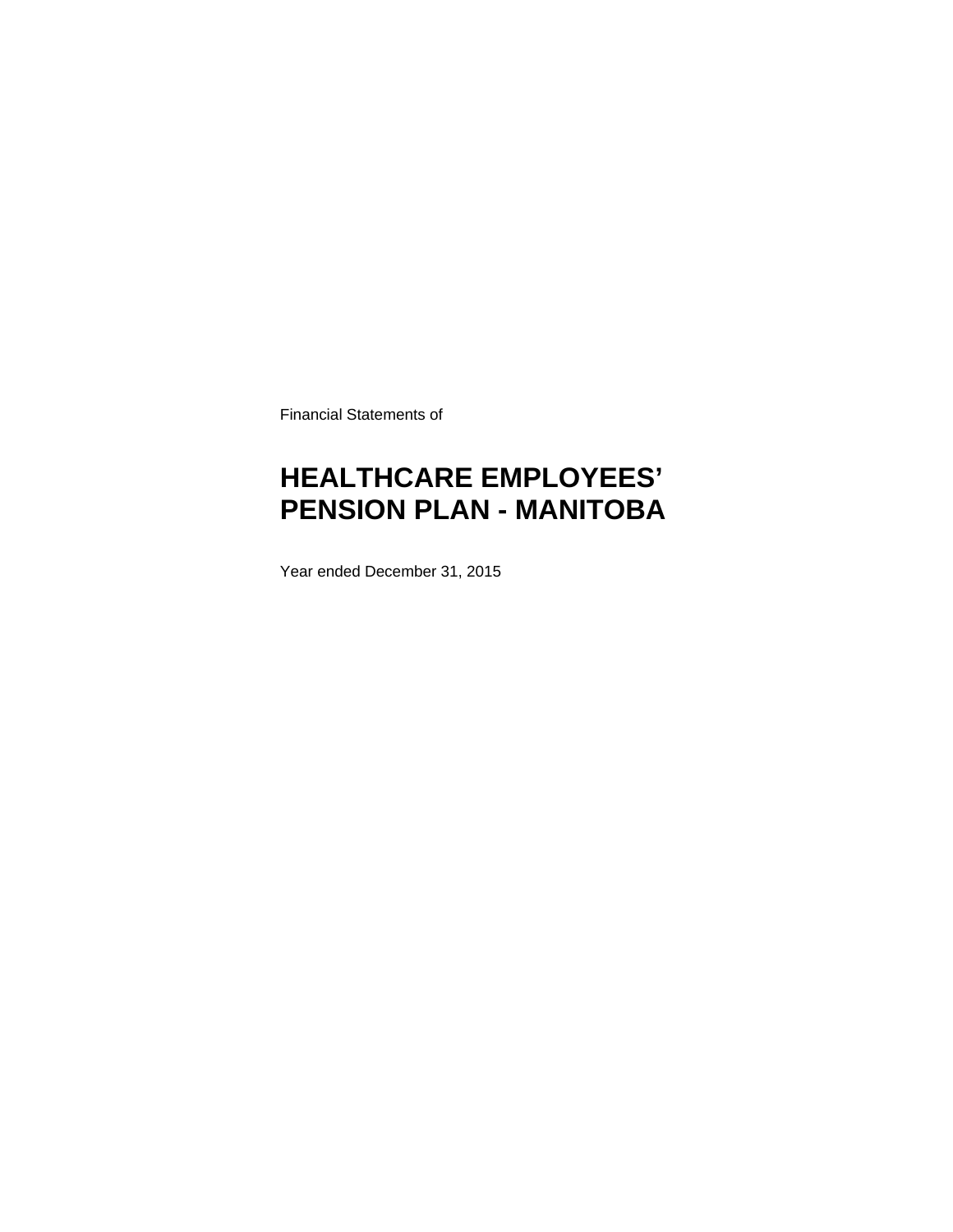

**KPMG LLP** Suite 2000 - One Lombard Place Winnipeg MB R3B 0X3 Canada

Telephone Fax Internet

(204) 957-1770 (204) 957-0808 www.kpmg.ca

## **INDEPENDENT AUDITORS' REPORT**

To the Board of Trustees of the Healthcare Employees' Pension Plan - Manitoba

We have audited the accompanying financial statements of Healthcare Employees' Pension Plan - Manitoba, which comprise the statement of financial position as at December 31, 2015, the statements of changes in net assets available for benefits and changes in pension obligations for the year then ended, and notes, comprising a summary of significant accounting policies and other explanatory information.

#### *Management's Responsibility for the Financial Statements*

Management is responsible for the preparation and fair presentation of these financial statements in accordance with Canadian accounting standards for pension plans, and for such internal control as management determines is necessary to enable the preparation of financial statements that are free from material misstatement, whether due to fraud or error.

#### *Auditors' Responsibility*

Our responsibility is to express an opinion on these financial statements based on our audit. We conducted our audit in accordance with Canadian generally accepted auditing standards. Those standards require that we comply with ethical requirements and plan and perform the audit to obtain reasonable assurance about whether the financial statements are free from material misstatement.

An audit involves performing procedures to obtain audit evidence about the amounts and disclosures in the financial statements. The procedures selected depend on our judgment, including the assessment of the risks of material misstatement of the financial statements, whether due to fraud or error. In making those risk assessments, we consider internal control relevant to the entity's preparation and fair presentation of the financial statements in order to design audit procedures that are appropriate in the circumstances, but not for the purpose of expressing an opinion on the effectiveness of the entity's internal control. An audit also includes evaluating the appropriateness of accounting policies used and the reasonableness of accounting estimates made by management, as well as evaluating the overall presentation of the financial statements.

We believe that the audit evidence we have obtained is sufficient and appropriate to provide a basis for our audit opinion.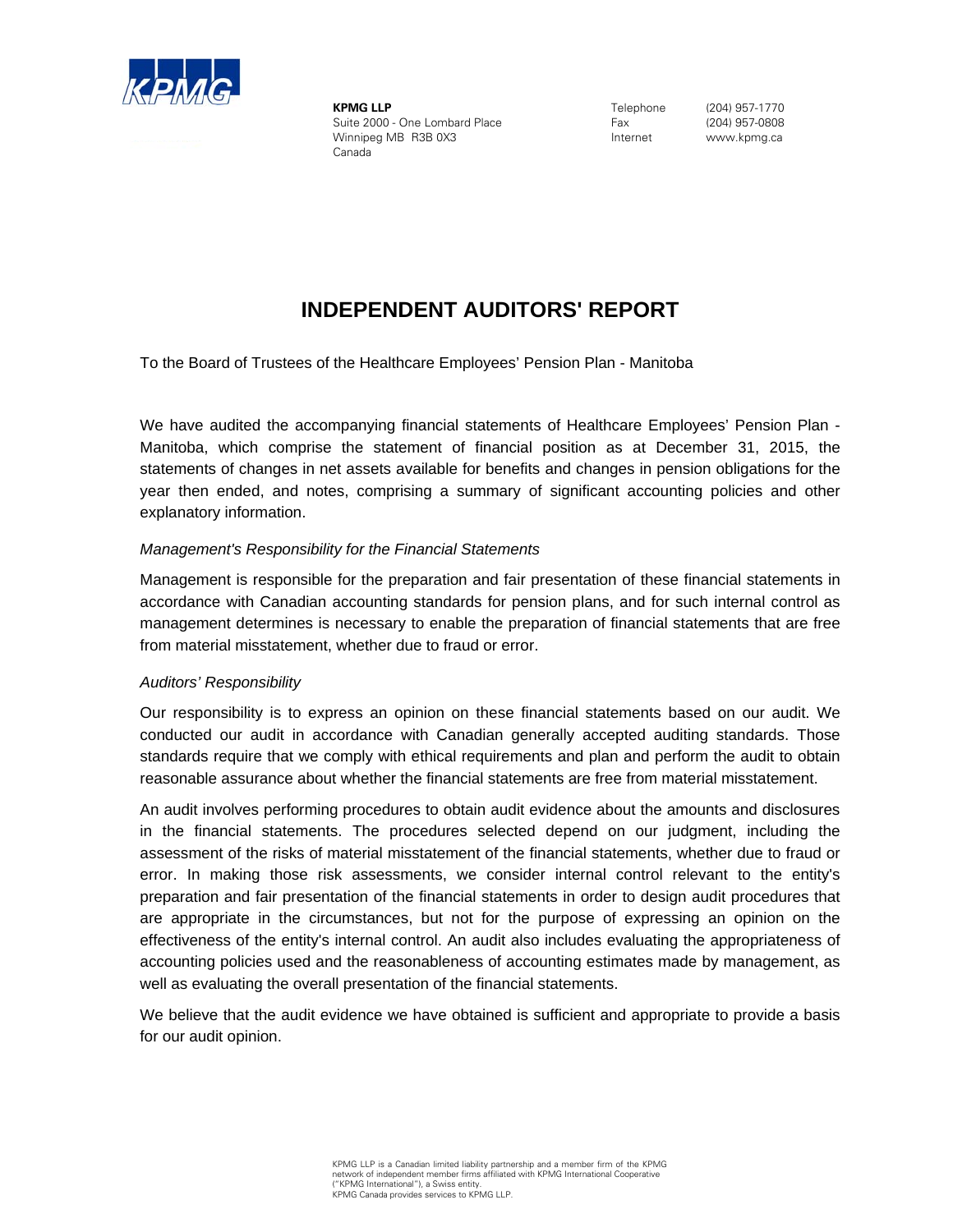

#### *Opinion*

In our opinion, the financial statements present fairly, in all material respects, the financial position of Healthcare Employees' Pension Plan - Manitoba as at December 31, 2015, and changes in its net assets available for benefits and the changes in its pension obligations for the year then ended in accordance with Canadian accounting standards for pension plans.

 $KPMG$  12P

Chartered Professional Accountants

June 15, 2016 Winnipeg, Canada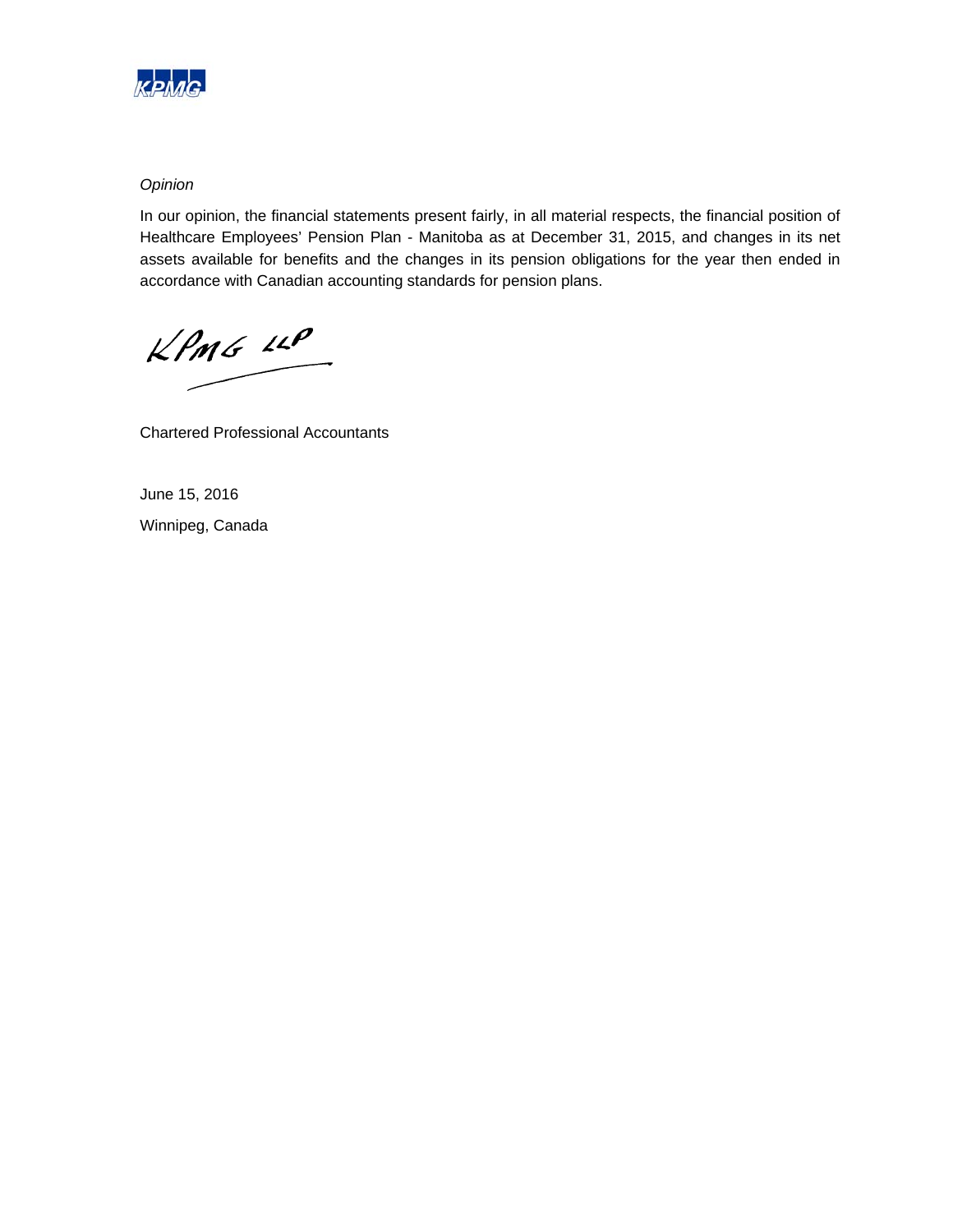**Statement of Financial Position** 

December 31, 2015, with comparative information for 2014

|                                                                                                                                    |    | 2015                                           | 2014                                              |
|------------------------------------------------------------------------------------------------------------------------------------|----|------------------------------------------------|---------------------------------------------------|
| Assets                                                                                                                             |    |                                                |                                                   |
| Cash                                                                                                                               | S  | 101,948,093 \$                                 | 99,770,807                                        |
| Contributions receivable:<br><b>Employer</b><br>Employee                                                                           |    | 11,709,868<br>13,040,294                       | 11,832,909<br>13, 143, 393                        |
| Other receivables (note 13)                                                                                                        |    | 1,476,572                                      | 1,512,270                                         |
| Investment income receivable                                                                                                       |    | 18,620,286                                     | 16,286,797                                        |
| Investments (note 4)                                                                                                               |    | 6,319,157,902                                  | 5,944,779,941                                     |
| Capital assets (note 5)                                                                                                            |    | 2,699,814                                      | 2,244,645                                         |
| <b>Total assets</b>                                                                                                                |    | \$6,468,652,829                                | \$6,089,570,762                                   |
| Liabilities                                                                                                                        |    |                                                |                                                   |
| Accounts payable and accrued liabilities (note 13)<br>Government remittances payable<br>Due to brokers<br><b>Total liabilities</b> | \$ | 8,193,008<br>69,803<br>2,299,939<br>10,562,750 | \$<br>7,759,438<br>14,782<br>826,767<br>8,600,987 |
| Net assets available for benefits                                                                                                  |    | 6,458,090,079                                  | 6,080,969,775                                     |
| Actuarial value of pension obligations (note 14)                                                                                   |    | 6,246,002,000                                  | 5,802,455,000                                     |
| Commitments (note 15)                                                                                                              |    |                                                |                                                   |
| Excess of net assets available for<br>benefits over pension obligations                                                            | \$ | 212,088,079                                    | 278,514,775<br>S.                                 |

See accompanying notes to financial statements.

Approved by the Trustees: Chair Vice-Chair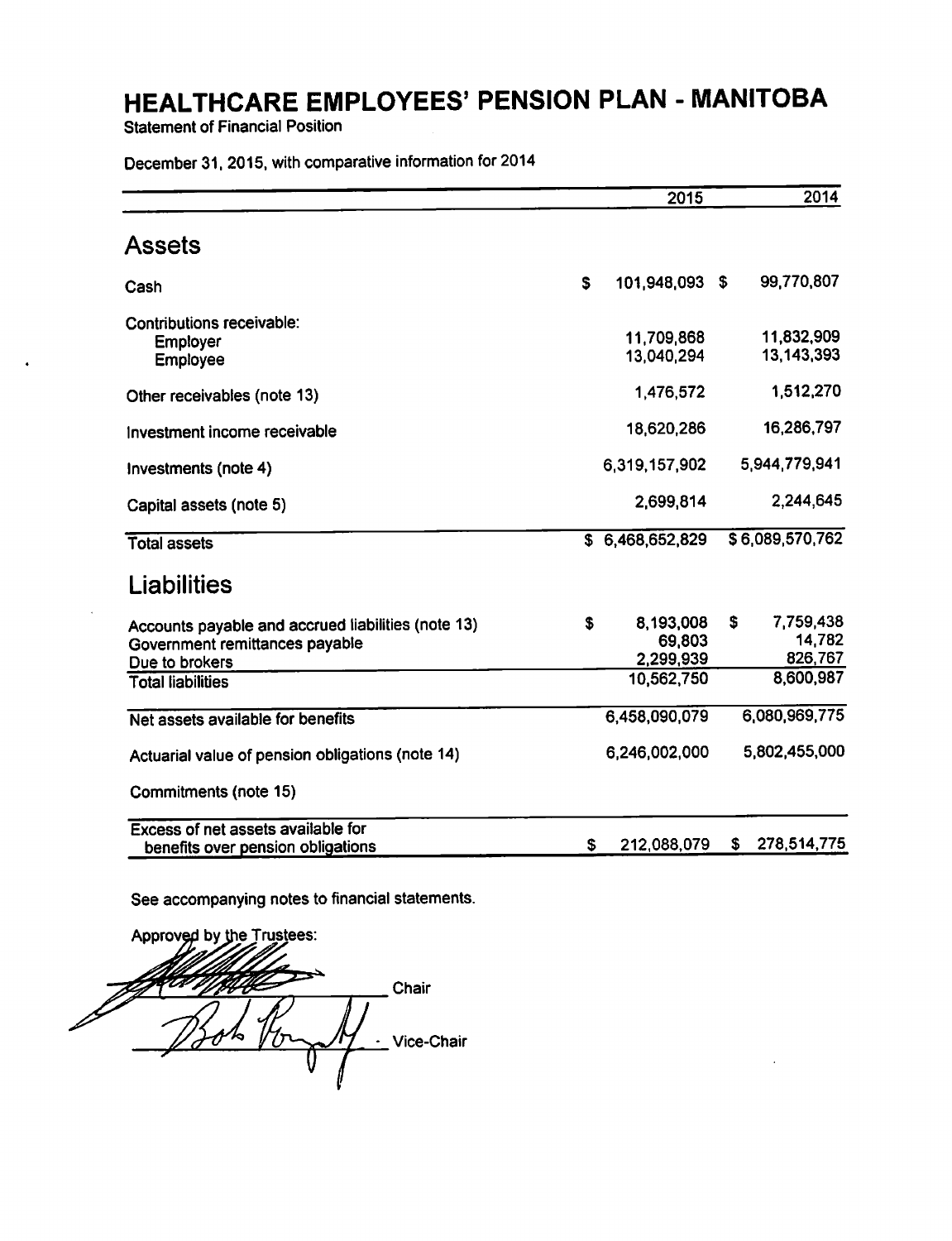Statement of Changes in Net Assets Available for Benefits

Year ended December 31, 2015, with comparative information for 2014

|                                                      |    | 2015           | 2014             |
|------------------------------------------------------|----|----------------|------------------|
| Increase in net assets:                              |    |                |                  |
| Pension fund contributions:                          |    |                |                  |
| Employer:                                            |    |                |                  |
| Current year required                                | \$ | 163,583,231 \$ | 157,742,181      |
| Past years' required                                 |    | 493,535        | 275,550          |
| <b>Buybacks</b>                                      |    | 7,515          | 22,562           |
| Employee:                                            |    |                |                  |
| Current year required                                |    | 163,424,226    | 157,536,477      |
| Past years' required                                 |    | 231,135        | 335,777          |
| <b>Buybacks</b>                                      |    | 740,455        | 1,155,843        |
| Reciprocal transfers                                 |    | 3,720,361      | 2,542,127        |
| Investment income (note 6)                           |    | 170,761,834    | 160,315,521      |
| Current period change in fair value of investments   |    | 168,851,799    | 375,644,152      |
| Total increase in net assets                         |    | 671,814,091    | 855,570,190      |
| Decrease in net assets:                              |    |                |                  |
| Pension payments (note 7)                            |    | 262,520,777    | 235,937,868      |
| Investment management fees                           |    | 22,318,671     | 19,963,605       |
| Administrative expenses (note 8)                     |    | 9,854,339      | 9,632,780        |
| Total decrease in net assets                         |    | 294,693,787    | 265,534,253      |
| Increase in net assets available for benefits        |    | 377,120,304    | 590,035,937      |
| Net assets available for benefits, beginning of year |    | 6,080,969,775  | 5,490,933,838    |
| Net assets available for benefits, end of year       | S. | 6,458,090,079  | \$ 6,080,969,775 |

See accompanying notes to financial statements.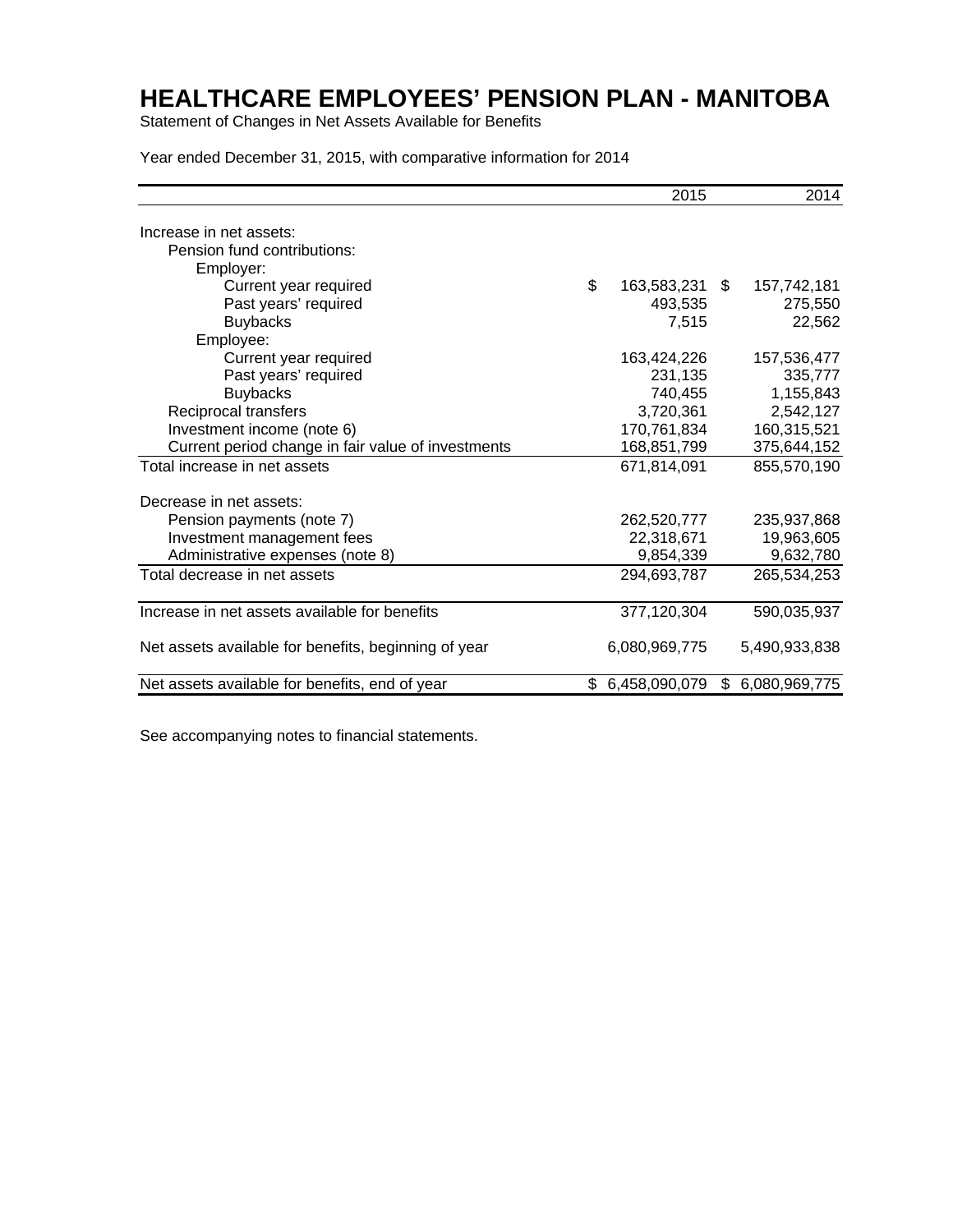Statement of Changes in Pension Obligations

Year ended December 31, 2015, with comparative information for 2014

|                                                     | 2015                |    | 2014            |
|-----------------------------------------------------|---------------------|----|-----------------|
| Actuarial value of pension obligations,             |                     |    |                 |
| beginning of year                                   | \$<br>5,802,455,000 |    | \$5,231,833,000 |
| Benefits accrued                                    | 289,932,000         |    | 268,788,000     |
| Benefits paid                                       | (262,521,000)       |    | (235,938,000)   |
| Interest accrued on benefits                        | 363,597,000         |    | 341,352,000     |
| Increase in benefits accrued due to                 |                     |    |                 |
| data corrections                                    |                     |    | 24,066,000      |
| Effect of actuarial changes                         | 30,217,000          |    | 183,980,000     |
| Effect of experience gains and losses               | 22,322,000          |    | (11,626,000)    |
| Actuarial value of pension obligations, end of year | \$<br>6,246,002,000 | S. | 5,802,455,000   |

See accompanying notes to financial statements.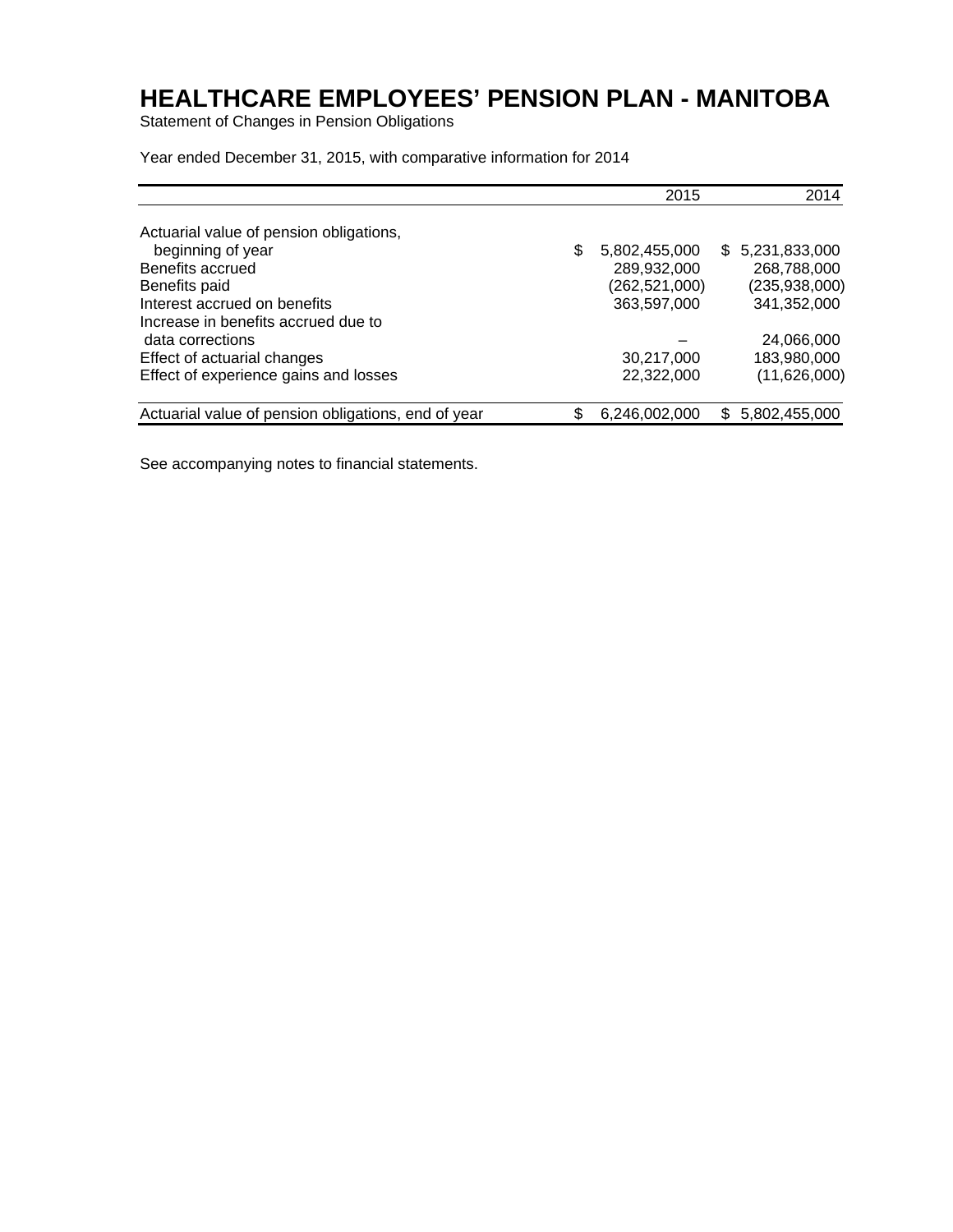Notes to Financial Statements

Year ended December 31, 2015

#### **1. General:**

Healthcare Employees' Pension Plan - Manitoba (the Plan) is governed by a Board of Trustees appointed by signatory employers and unions. The Plan has received approval from Canada Revenue Agency (CRA) for registration as a Specified Multi-Employer Plan and the Manitoba Pension Commission has registered the Plan as a Multi-unit Pension Plan.

#### **2. Description of the plan:**

The following description of the Plan is a summary only. For more complete information reference should be made to the Plan Text.

(a) General:

The Plan is a multi-employer defined benefit pension plan for all employees of participating healthcare facilities in the Province of Manitoba.

#### (b) Funding policy:

Employers and employees are required to contribute to the Plan a certain percentage of the members' earnings up to the legislated Year's Maximum Pensionable Earnings (YMPE) plus a certain percentage of the members' earnings in excess of the YMPE, as established by the settlors of the Plan.

The following contribution rate percentages have been approved for 2014 and 2015:

|            | Employer | Employee |
|------------|----------|----------|
| Below YMPE | 7.9%     | 7.9%     |
| Above YMPE | 9.5%     | 9.5%     |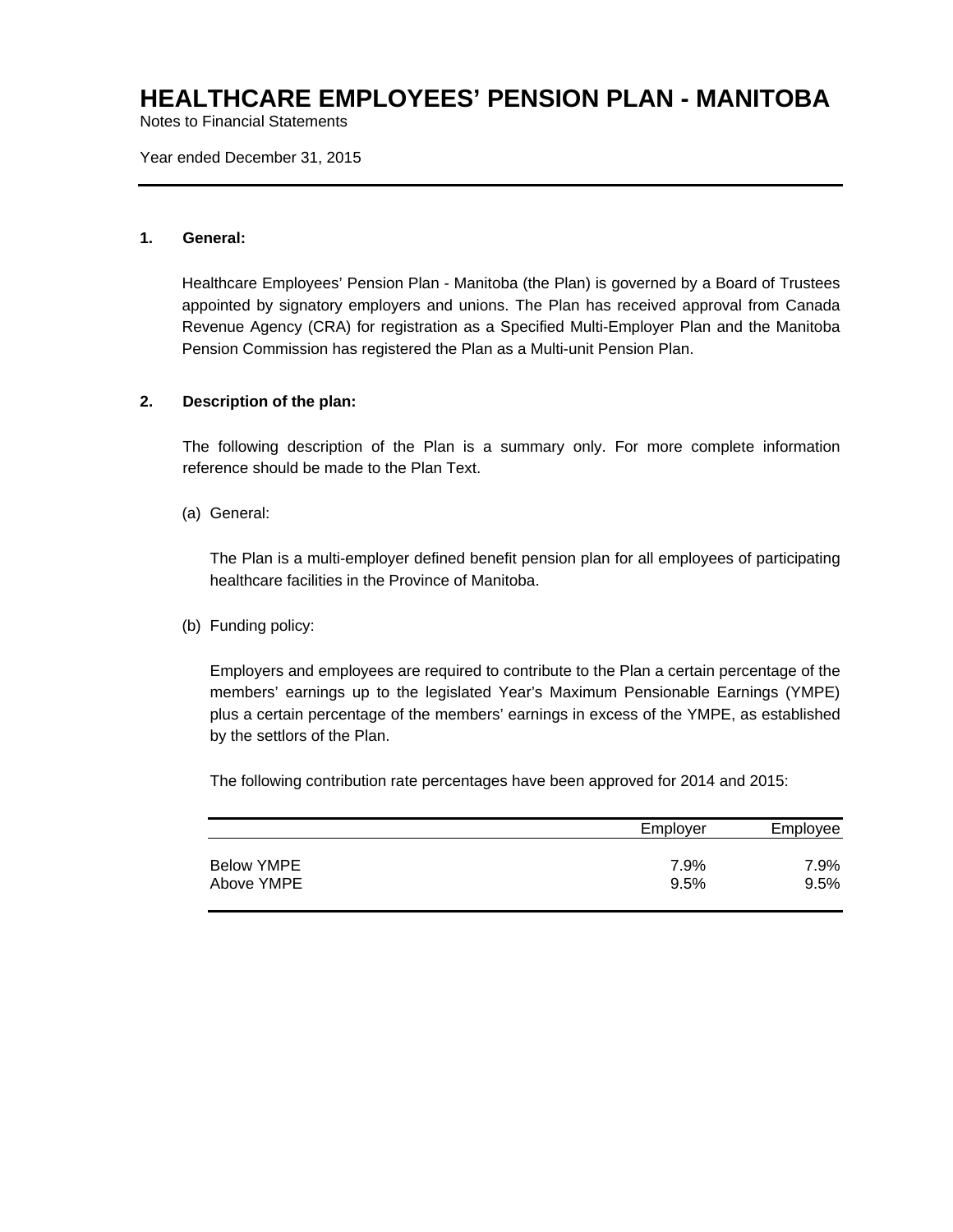Notes to Financial Statements (continued)

Year ended December 31, 2015

#### **2. Description of the plan (continued):**

(c) Normal retirement pension benefits:

Normal retirement pension benefits commence the first month coincident with or immediately following the attainment of age 65. The annual earned pension payable to a member on normal or postponed retirement is based on years of service and contributory earnings.

(d) Early retirement pension benefits:

A member may elect to retire early provided that:

- the member has completed at least two years of service and attained age 55; or
- the total of the member's age plus years of service total at least 80.

If at the member's early retirement date:

- the member has attained age 60 and two years of service; or
- the member's age plus years of service total at least 80,

then the member shall receive normal pension benefits.

If at the member's early retirement date the member's age is between 55 and 60 and the member has not achieved the total of 80 based on age and years of service, pension benefits will be reduced in accordance with the Plan Text.

(e) Postponed retirement benefits:

Retirement benefits cannot be postponed beyond the end of the year in which a member turns 71 years of age.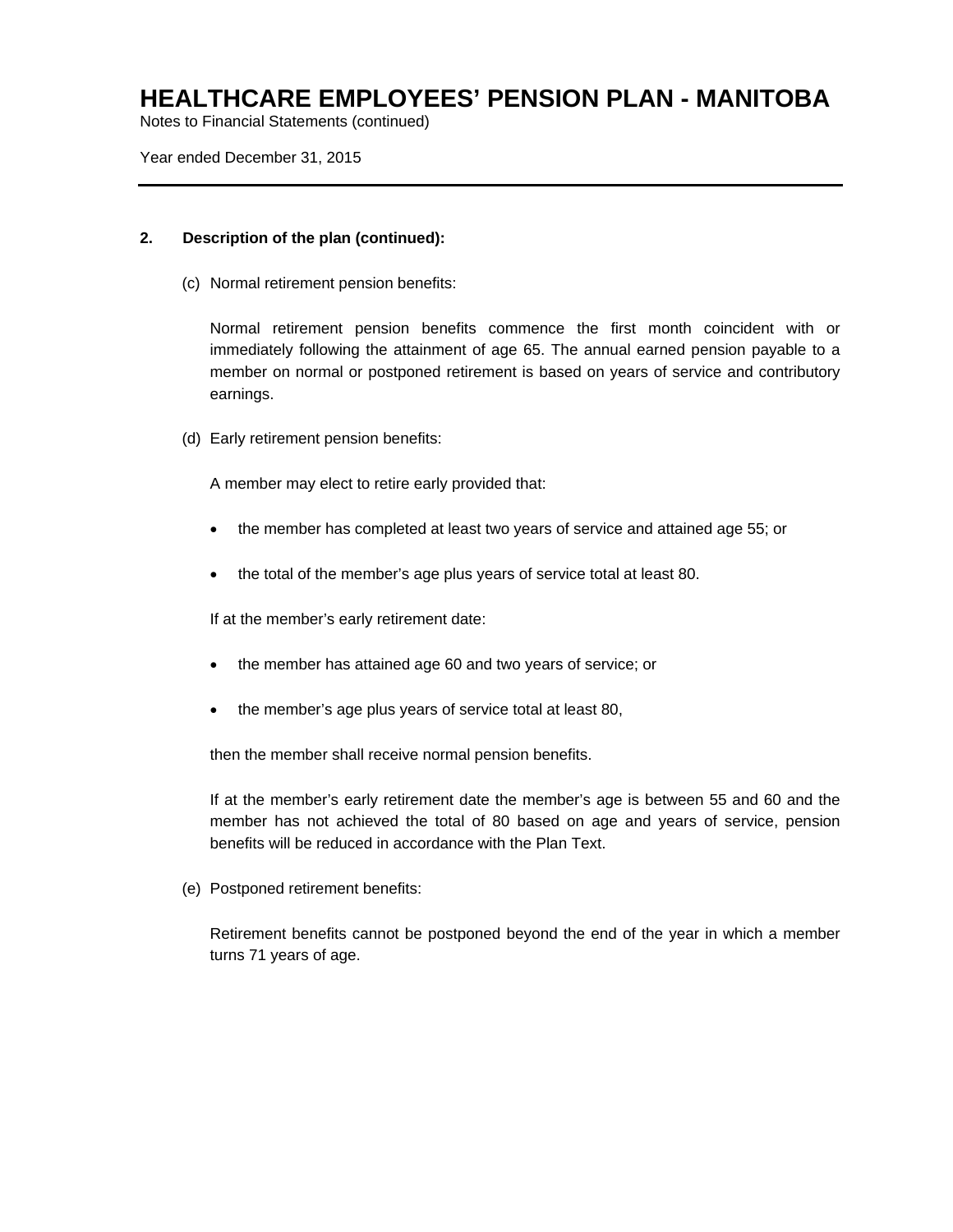Notes to Financial Statements (continued)

Year ended December 31, 2015

#### **2. Description of the plan (continued):**

(f) Death benefits:

All members are eligible for death benefits. Before retirement or disability payment commencement, members are eligible to receive the commuted value of their vested accrued pension for service prior to January 1, 1985 and service after December 31, 1984. After retirement or disability payable commencement, the benefit is based on the payment form elected by the member.

(g) Benefits on termination:

In the event of termination, the terminating member will receive either (i) a monthly pension benefit deferred to retirement; or (ii) the commuted value of their monthly pension benefit.

(h) Income taxes:

The Plan is a Pension Trust as defined in the *Income Tax Act* and is not subject to income taxes.

#### **3. Significant accounting policies:**

(a) Basis of presentation:

The Plan follows Canadian accounting standards for pension plans for accounting policies related to its investment portfolio and pension obligations. In selecting or changing accounting policies that do not relate to its investment portfolio or pension obligations, the Plan complies on a consistent basis with Canadian accounting standards for private enterprises (ASPE).

These financial statements are prepared on a going concern basis and present the aggregate financial position of the Plan as a separate financial reporting entity, independent of the participating employers and members. Only the net assets of the Plan and obligations to the members eligible to participate in the Plan have been included in these financial statements. These financial statements do not portray the funding requirements of the Plan or the benefit security of the individual plan members.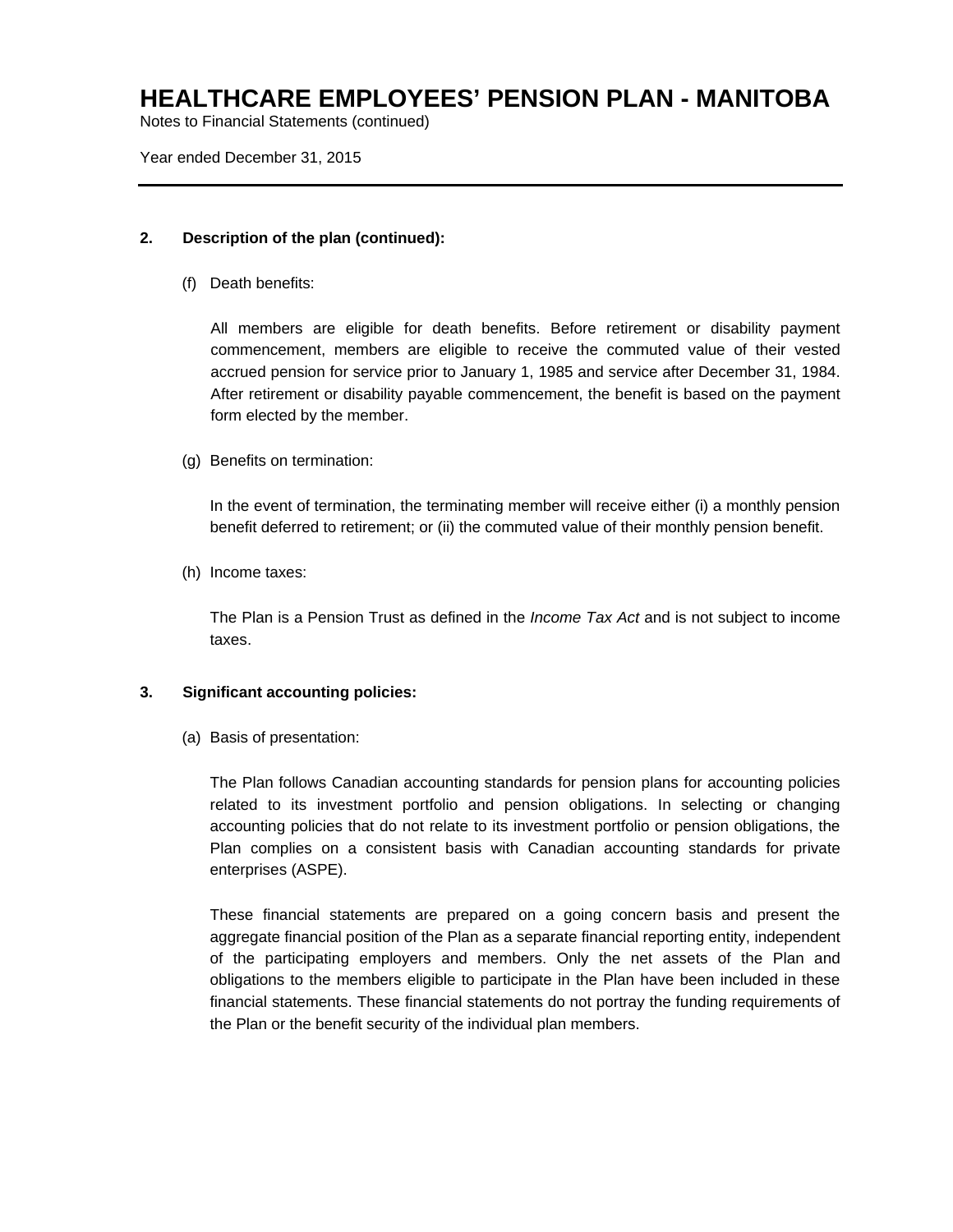Notes to Financial Statements (continued)

Year ended December 31, 2015

#### **3. Significant accounting policies (continued):**

(b) Financial instruments:

Financial instruments are recorded at fair value on initial recognition. Freestanding derivative instruments that are not in a qualifying hedging relationship and investments are subsequently measured at fair value. All other financial instruments are subsequently measured at cost or amortized cost, unless management has elected to carry the instruments at fair value. The Plan has elected not to carry any such financial instruments at fair value.

Transaction costs incurred on the acquisition of financial instruments measured subsequently at fair value are expensed as incurred. All other financial instruments are adjusted by transaction costs incurred on acquisition and financing costs. These costs are amortized using the straight-line method.

(c) Fair value measurement:

Fair value is the amount for which an asset could be exchanged, or a liability settled, between knowledgeable, willing parties in an arm's length transaction on the measurement date.

The Plan uses closing market price for fair value measurement. When available, the Plan measures the fair value of an instrument using quoted prices in an active market for that instrument. A market is regarded as active if quoted prices are readily and regularly available and represent actual and regularly occurring market transactions on an arm's length basis.

If a market for a financial instrument is not active, then the Plan establishes fair value using a valuation technique. Valuation techniques include using recent arm's length transactions between knowledgeable, willing parties (if available), reference to the current fair value of other instruments that are substantially the same, discounted cash flow analyses and option pricing models.

All changes in fair value, other than interest and dividend income, are recognized in the statement of changes in net assets available for benefits as part of the current period change in fair value of investments.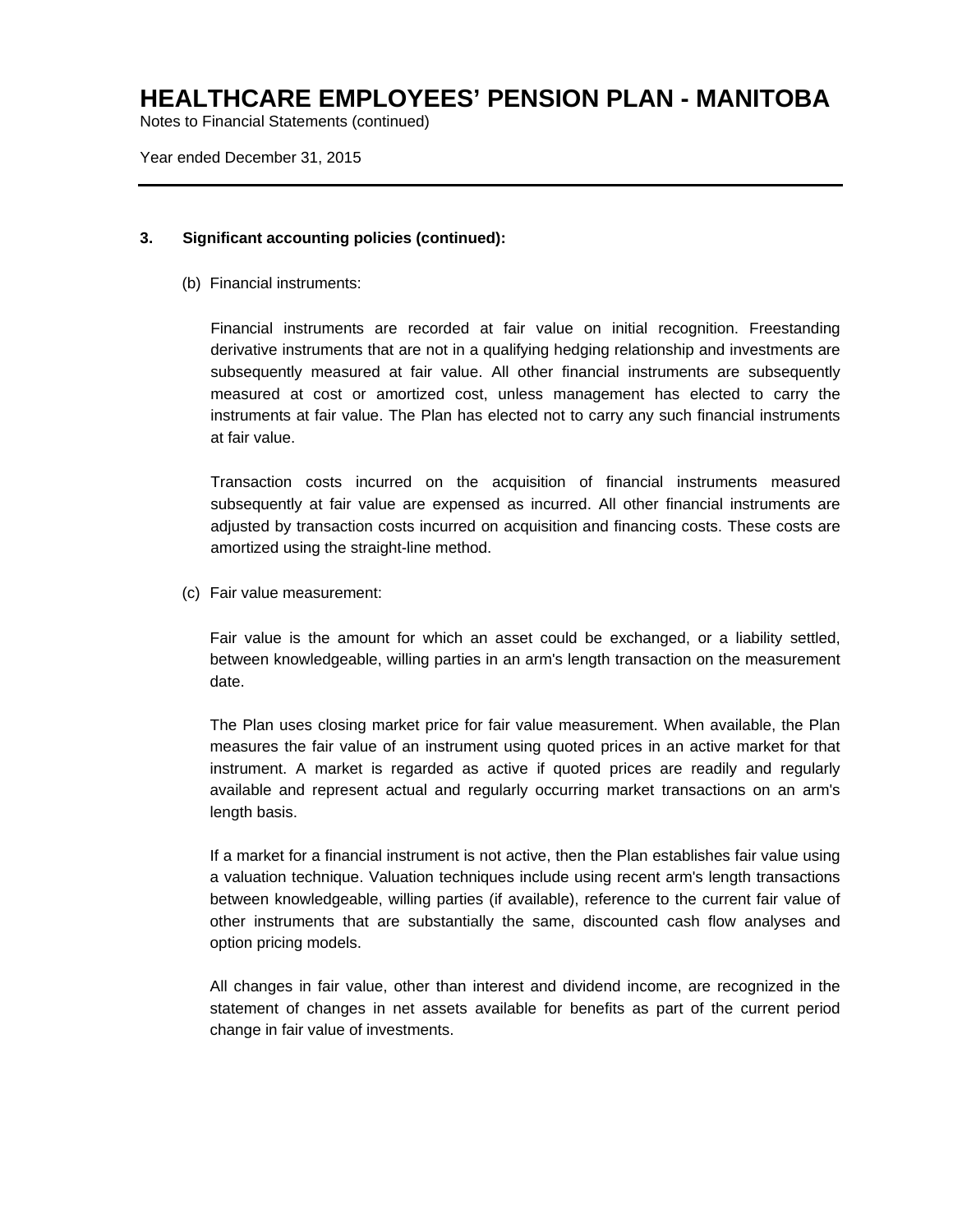Notes to Financial Statements (continued)

Year ended December 31, 2015

#### **3. Significant accounting policies (continued):**

Fair values of investments are determined as follows:

(i) Short-term investments:

Short-term investments are valued at cost plus accrued interest, which approximates fair value, with maturities up to one year.

(ii) Bonds:

Bonds are valued using published market quotations or by a yield-to-maturity calculation where published rates are not available.

Bond pooled fund units are recorded at fair values established by the respective fund trustee.

(iii) Mortgages:

Mortgage investments held in mortgage pooled funds are recorded at fair values established by the respective fund trustee.

(iv) Equities:

All listed equities are traded on major stock exchanges and are valued based on the quoted market price as at year end. If a closing trade price is unavailable, a latest bid price is reflected. If no bid price is available, the most recent trade price is used.

All private equities are valued by the general partner, who in its determination of fair value considers any legal sale or other liquidity restrictions on the investment.

(v) Real estate:

Real estate investments held in pooled funds are recorded at fair values established by the respective fund asset manager. Real estate properties are recorded at fair value as established by an annual appraisal conducted by qualified external real estate appraisers and, if applicable, are reduced by any assessed impairment between the appraisal and year-end dates.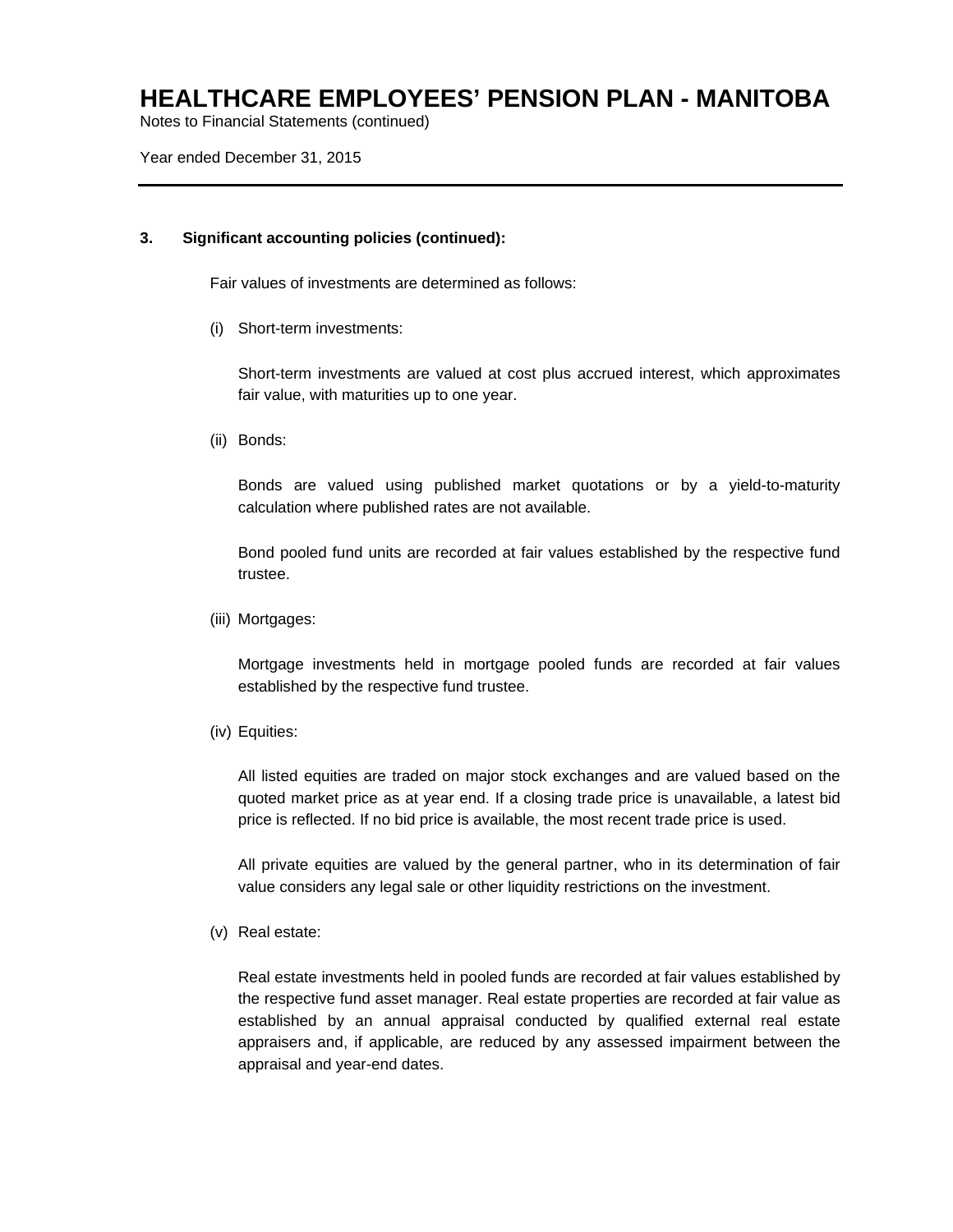Notes to Financial Statements (continued)

Year ended December 31, 2015

#### **3. Significant accounting policies (continued):**

(vi) Infrastructure:

Infrastructure investments are recorded at fair value as determined by the Fund Manager. A number of valuation methodologies are considered in arriving at the fair value of unquoted investments, including internal or external valuation models, which may include discounted cash flow analyses. The most appropriate methodology to determine fair value is chosen on an investment by investment basis. Any control, size, liquidity or other discounts or premiums on the investment are considered by the Fund Manager in their determination of fair value.

(d) Capital assets:

Capital assets are recorded at cost less accumulated amortization. Repairs and maintenance costs are charged to expense. Betterments which extend the estimated useful life of an asset are capitalized. When a capital asset no longer contributes to the Plan's ability to provide services, its carrying amount is written-down to its residual value. Capital assets, which include computer software, computer hardware, and office equipment, are amortized on a straight-line basis over three years.

Computer projects are amortized on a straight-line basis over three years as the projects are completed.

(e) Foreign currency transactions and balances:

Transactions in foreign currencies are translated into Canadian dollars at the exchange rate at the dates of the transactions. Monetary assets and liabilities denominated in foreign currencies at the reporting date are translated into Canadian dollars at the exchange rate at that date.

Foreign currency differences arising on translation are recognized in the statement of changes in net assets available for benefits within current period change in fair value of investments.

- (f) Investment transactions and income recognition:
	- (i) Investment transactions:

Investment transactions are accounted for on a trade date basis.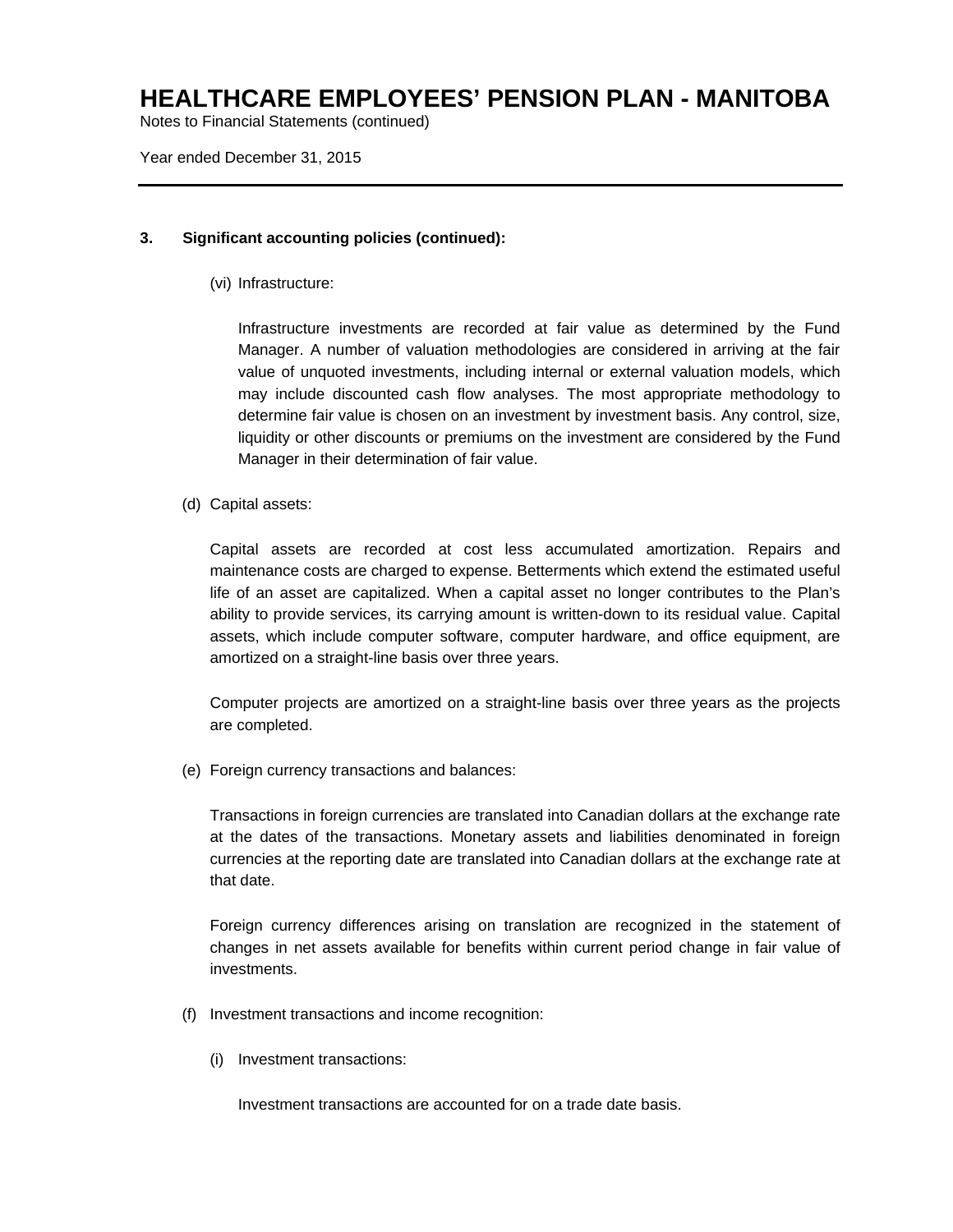Notes to Financial Statements (continued)

Year ended December 31, 2015

#### **3. Significant accounting policies (continued):**

(ii) Income recognition:

Investment income has been accrued as reported by the issuer of the pooled funds and bonds. Dividend income from publicly traded securities is recorded as of the exdividend date. Interest income has been accrued as earned.

(g) Contributions:

Contributions from the members are recorded on an accrual basis. Cash received from members for credited service and cash transfers from other pension plans are recorded when received.

(h) Benefits:

Benefit payments to members, termination refunds to former members, and transfer payments to other plans are recorded in the period in which they are paid or payable. Any benefit payment accruals not paid are reflected in accounts payable and accrued liabilities.

(i) Use of estimates:

The preparation of financial statements requires management to make estimates and assumptions that affect the reported amounts of assets and liabilities, the disclosure of contingent assets and liabilities at the date of the financial statements and the reported amounts of increases and decreases in net assets during the year. Significant items subject to such estimates and assumptions include the determination of the actuarial value of pension obligations. Actual results could differ from those estimates.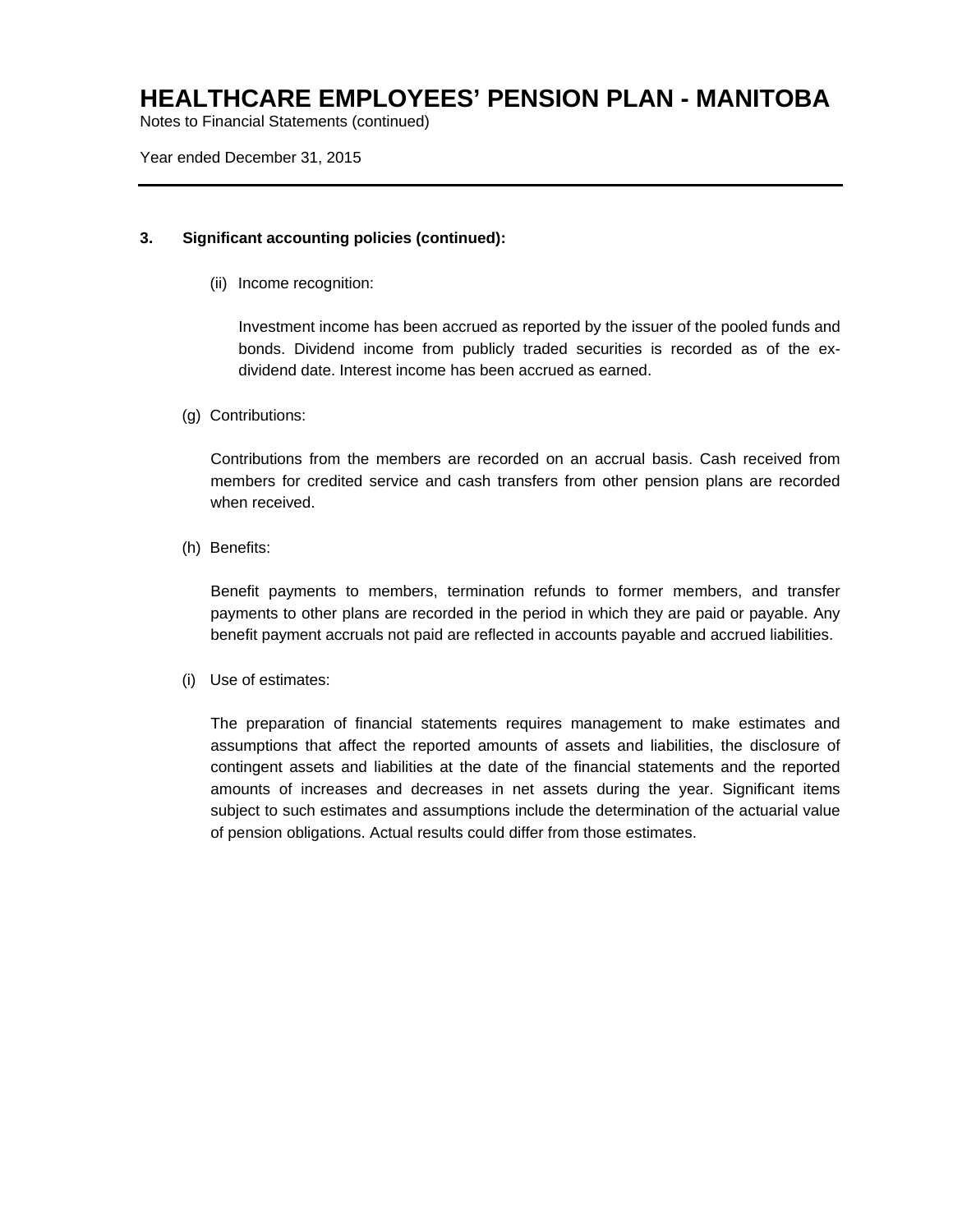Notes to Financial Statements (continued)

Year ended December 31, 2015

#### **4. Investments:**

|                        | 2015             | 2014                |
|------------------------|------------------|---------------------|
|                        |                  |                     |
| <b>Bonds</b>           | \$1,911,720,664  | \$1,847,300,742     |
| Canadian equities      | 1,195,470,565    | 1,341,426,656       |
| International equities | 1,180,452,572    | 998,104,651         |
| U.S. equities          | 1,164,268,408    | 991,744,858         |
| Real estate            | 646,045,732      | 615,025,767         |
| Short-term investments | 151,685,663      | 112,100,316         |
| Infrastructure         | 46,114,345       | 16,523,129          |
| Mortgages              | 23,399,953       | 22,553,822          |
|                        |                  |                     |
|                        | \$ 6,319,157,902 | 5,944,779,941<br>\$ |

#### **5. Capital assets:**

|                                            |                |                 | 2015           | 2014           |
|--------------------------------------------|----------------|-----------------|----------------|----------------|
|                                            |                | Accumulated     | Net book       | Net book       |
|                                            | Cost           | amortization    | value          | value          |
| Computer software<br>Computer hardware and | 2,860,160<br>S | 2,509,672<br>S. | \$<br>350,488  | \$<br>420,209  |
| office equipment                           | 8,272,123      | 8,032,678       | 239,445        | 606,411        |
| Computer projects                          | 6,590,242      | 4,480,361       | 2,109,881      | 1,218,025      |
|                                            | \$17,722,525   | \$15,022,711    | 2,699,814<br>S | 2,244,645<br>S |

#### **6. Investment income:**

|                         | 2015             |    | 2014         |
|-------------------------|------------------|----|--------------|
| <b>Bonds</b>            | \$<br>64,071,095 | S  | 60,523,414   |
| Canadian equities       | 33,143,528       |    | 33,129,713   |
| International equities  | 26,802,862       |    | 28,910,188   |
| Real estate             | 24,801,860       |    | 21,319,854   |
| U.S. equities           | 19,928,826       |    | 14, 154, 253 |
| Mortgages               | 832,049          |    | 878,425      |
| Security lending income | 793,949          |    | 770,492      |
| Short-term investments  | 387,665          |    | 629,182      |
|                         | 170,761,834      | S. | 160,315,521  |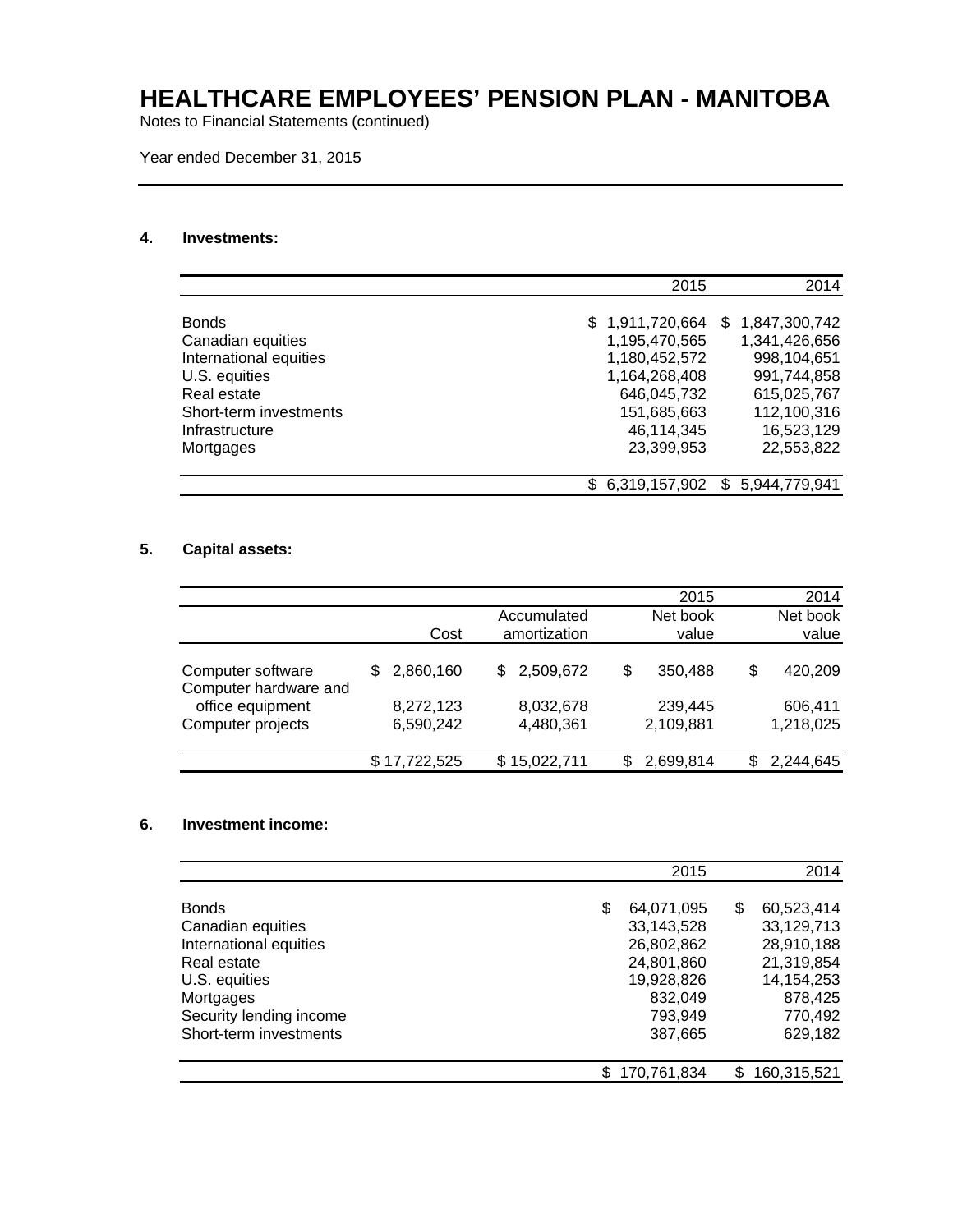Notes to Financial Statements (continued)

Year ended December 31, 2015

#### **7. Pension payments:**

|                                                             | 2015                        | 2014                        |
|-------------------------------------------------------------|-----------------------------|-----------------------------|
| Retirement benefit payments<br>Termination benefit payments | \$216,228,455<br>46.292.322 | \$196,759,633<br>39,178,235 |
|                                                             | \$262,520,777               | \$235,937,868               |

#### **8. Administrative expenses:**

|                                                                                                                                                                                                | 2015                                                                                            | 2014                                                                                            |
|------------------------------------------------------------------------------------------------------------------------------------------------------------------------------------------------|-------------------------------------------------------------------------------------------------|-------------------------------------------------------------------------------------------------|
| Salaries and benefits<br>Amortization of capital assets<br>Other administrative expenses<br>Custodial fees<br><b>Actuarial fees</b><br>Legal fees<br>Investment related expenses<br>Audit fees | \$<br>5,768,432<br>1,000,712<br>1,338,158<br>716,213<br>521,460<br>270,959<br>174,074<br>64,331 | \$<br>5,661,870<br>1,318,803<br>1,164,781<br>697,034<br>412,319<br>218,841<br>104,110<br>55,022 |
|                                                                                                                                                                                                | \$<br>9,854,339                                                                                 | 9,632,780                                                                                       |

#### **9. Capital risk management:**

The main objective of the Plan is to sustain a certain level of net assets in order to meet the pension obligations of the Plan. The Plan fulfils its primary objective by adhering to specific investment policies outlined in its Statement of Investment Policies and Procedures (the SIPP), which is reviewed annually by the Plan. The Plan manages net assets by engaging knowledgeable investment managers who are charged with the responsibility of investing existing funds and new funds (current year's employee and employer contributions) in accordance with the approved SIPP. Increases in net assets are a direct result of investment income generated by investments held by the Plan and contributions into the Plan by eligible employees and by the employers. The main use of net assets is for benefit payments to eligible Plan members.

The primary risk the Plan faces is that the Plan's asset growth and contribution rates will be insufficient to cover the Plan's liabilities (funding risk) resulting in an unfunded liability (funding deficiency). If a funding deficiency reaches a certain level, or persists, it may need to be eliminated through contribution rate increases, pension benefit reductions or a combination of the two.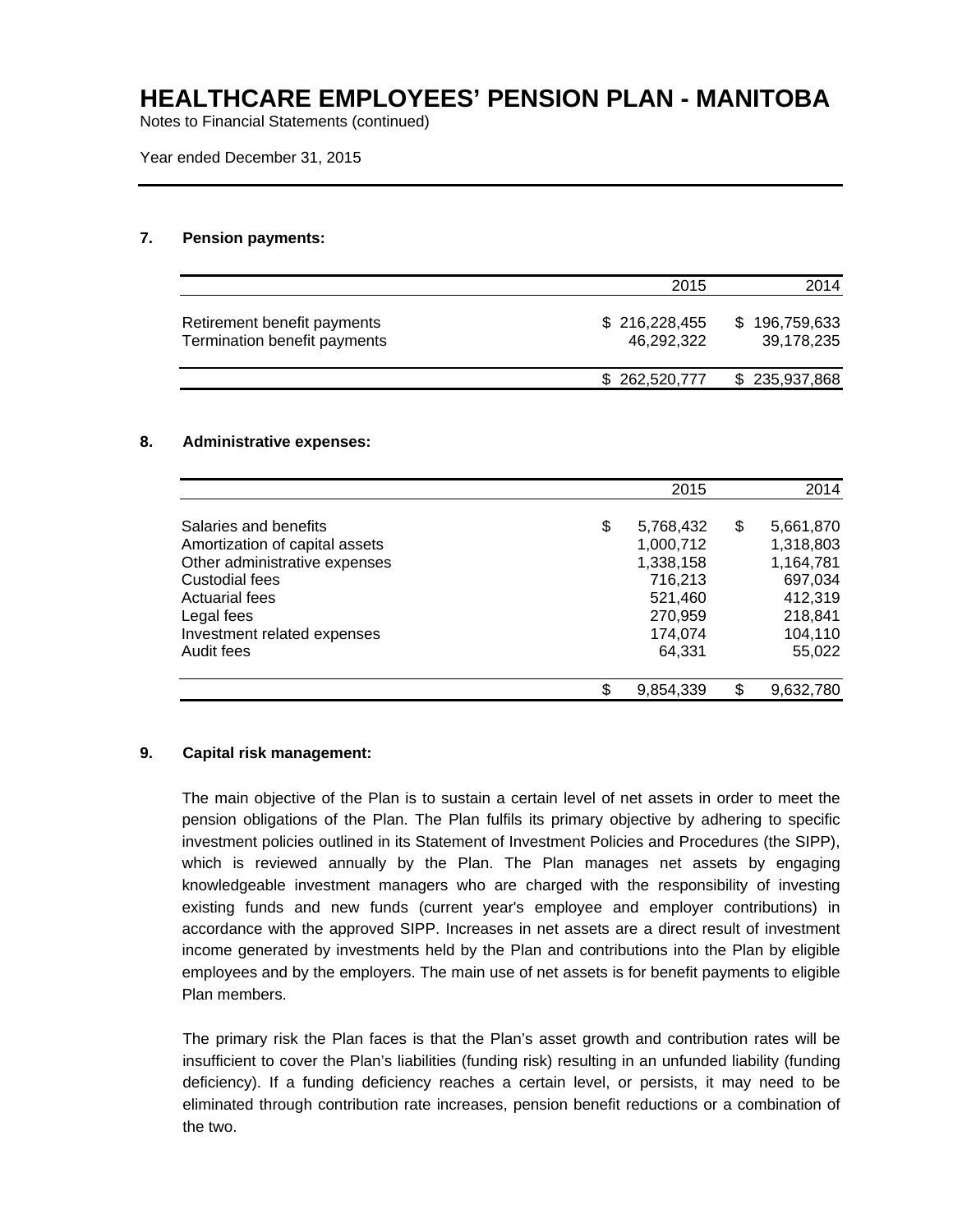Notes to Financial Statements (continued)

Year ended December 31, 2015

#### **9. Capital risk management (continued):**

The Plan's net funded position can change relatively quickly if there are changes in the value of the investments or liabilities. Either can result in a mismatch between the Plan's assets and its liabilities. The most significant contributors to funding risk are:

- declining interest rates
- declining long-term investment rates of return
- unexpected increases in inflation and salary escalation

The Plan's liabilities are affected by non-economic factors like changes in member demographics. The Plan's assets are subject to financial instrument risks which are explained in more detail in note 10 to these financial statements.

#### **10. Risk management:**

- (a) Market risk:
	- (i) Interest rate risk:

Interest rate risk refers to the adverse consequences of interest rate changes on the Plan's cash flows, financial position and income. The Plan's fixed income investments are exposed to the risk that the value of interest-bearing investments will fluctuate due to changes in the level of market interest rates. The Plan has invested approximately 33 percent (2014 - 33 percent) of its investments in fixed income securities as at December 31, 2015. To properly manage the Plan's interest rate risk, appropriate guidelines on the weighting and duration for bonds and other fixed income investments are set and monitored.

The remaining terms to contractual maturity of the Plan's bond portfolio at December 31 are as follows:

|                      |   | 2015            |   | 2014            |
|----------------------|---|-----------------|---|-----------------|
| Less than one year   | S | 39,825,285      | S | 6,182,588       |
| One to five years    |   | 757,946,748     |   | 704,301,265     |
| After five years     |   | 1,113,948,631   |   | 1,136,816,889   |
| Total carrying value |   | \$1,911,720,664 |   | \$1,847,300,742 |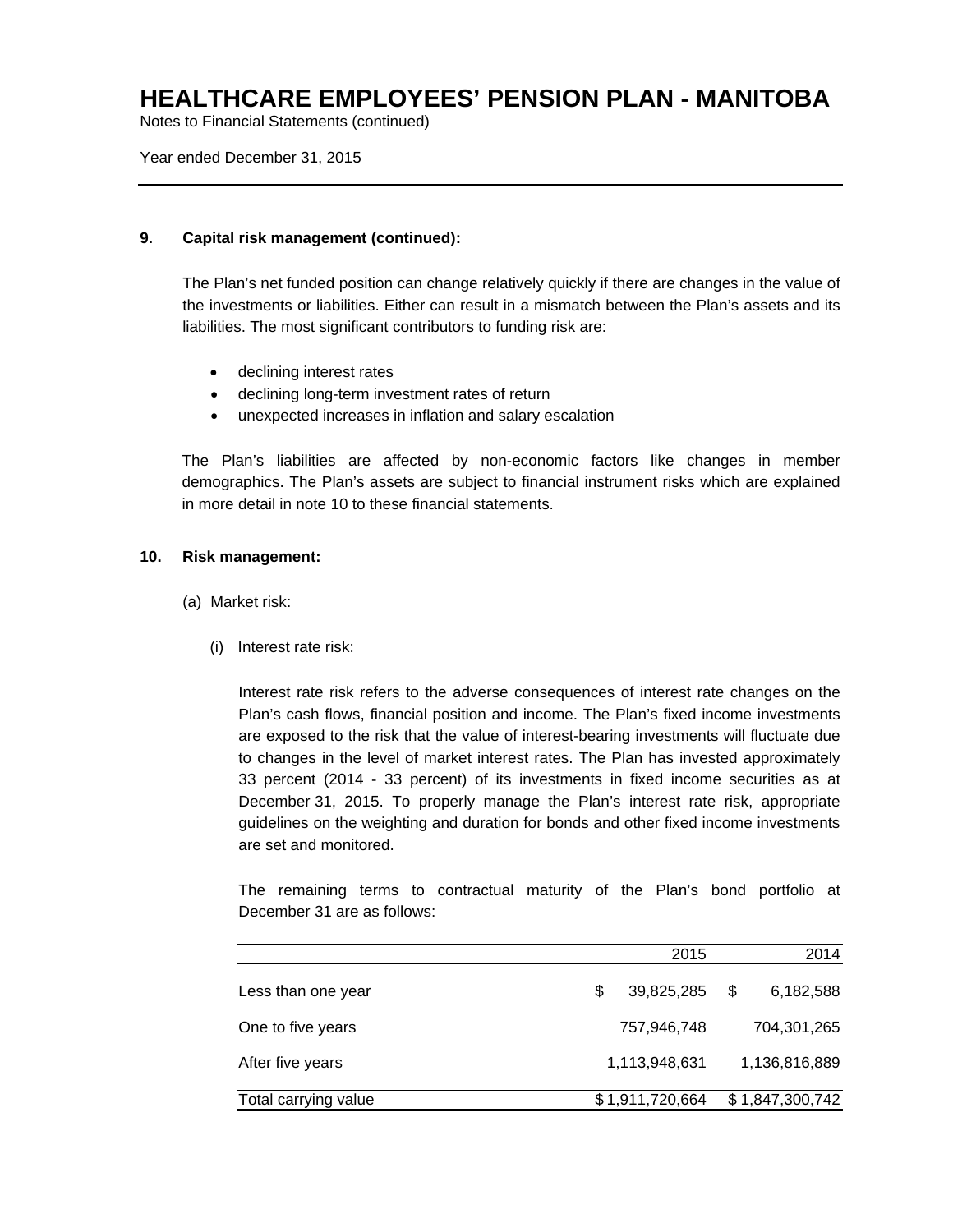Notes to Financial Statements (continued)

Year ended December 31, 2015

#### **10. Risk management (continued):**

The Plan holds the above fixed income securities directly and indirectly through pooled funds. An increase of 100 basis points in interest rates, with all other variables held constant, will impact fixed income investments by an estimated loss of \$130.3 million (2014 - \$126.3 million). The Plan's interest rate sensitivity was determined based on portfolio weighted duration.

(ii) Foreign currency risk:

Foreign currency risk is the risk that the value or future cash flows of a financial instrument will fluctuate because of changes in foreign exchange rates. The Plan primarily invests in financial instruments and enters into transactions denominated in various foreign currencies, other than its measurement currency. Fluctuations in the relative value of the Canadian dollar against these foreign currencies can result in a positive or a negative effect on the fair value of investments. The Plan and its investment managers have the ability to utilize derivative instruments to mitigate foreign currency risk, subject to the approval of the Plan's Investment Committee. The Plan is exposed to fluctuations in the U.S. dollar, Japanese yen, Hong Kong dollar and European currencies, notably the Euro, British pound sterling and Swiss franc.

The Plan's exposure in cash and investments to foreign currencies to Canadian dollars is shown below:

|                         | Actual currency  |       |
|-------------------------|------------------|-------|
| As at December 31, 2015 | exposure         | %     |
|                         |                  |       |
| Canadian                | \$ 3,978,787,004 | 62.0  |
| US dollar               | 1,703,706,980    | 26.5  |
| Euro                    | 280,788,540      | 4.4   |
| British pound sterling  | 191,673,287      | 3.0   |
| Japanese yen            | 102,166,227      | 1.6   |
| Swiss franc             | 90,377,975       | 1.4   |
| Hong Kong dollar        | 34,386,276       | 0.5   |
| Other currencies        | 39,219,706       | 0.6   |
|                         | 6,421,105,995    | 100.0 |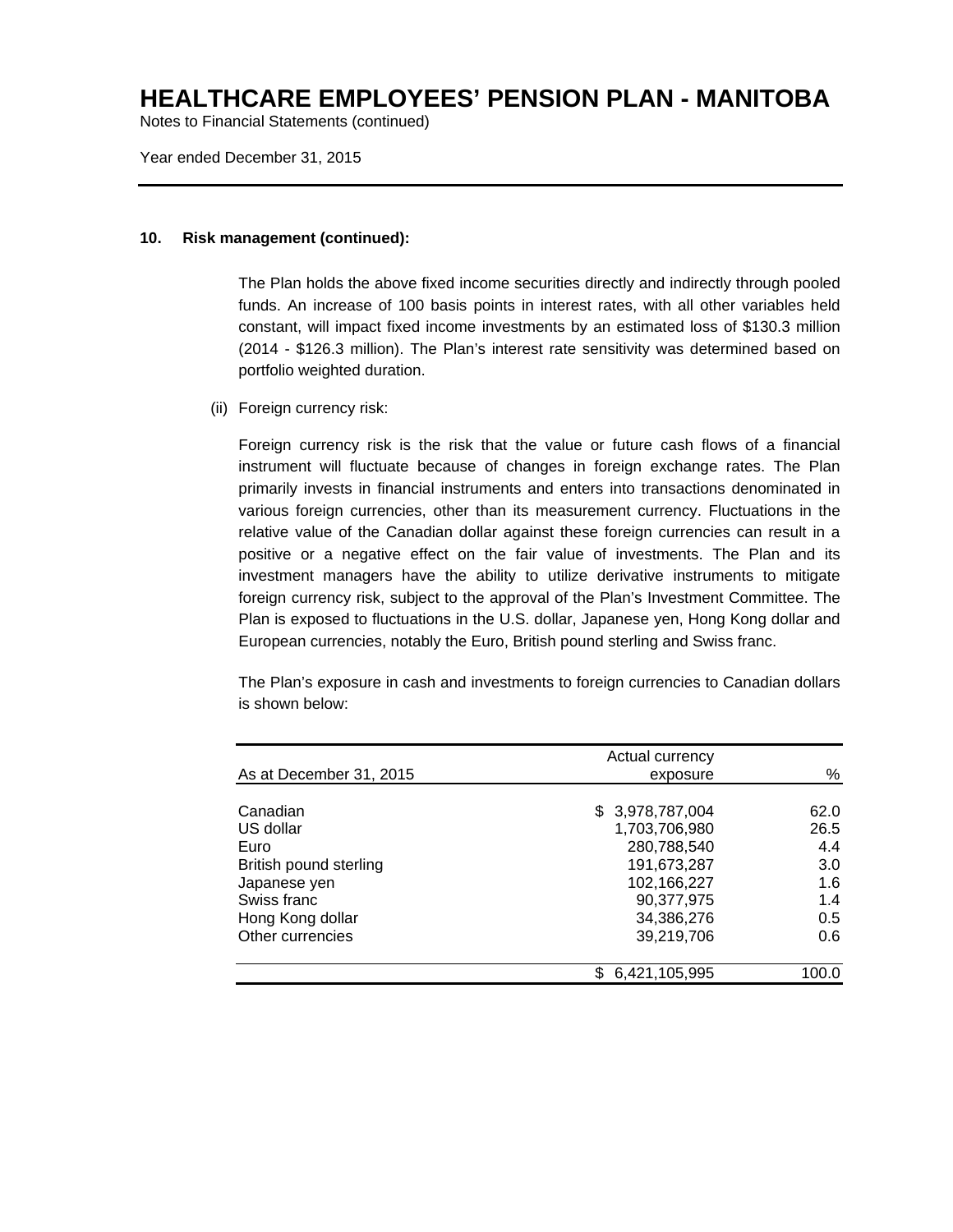Notes to Financial Statements (continued)

Year ended December 31, 2015

#### **10. Risk management (continued):**

|                         | Actual currency  |       |
|-------------------------|------------------|-------|
| As at December 31, 2014 | exposure         | %     |
| Canadian                | \$ 3,989,062,249 | 66.0  |
| US dollar               | 1,365,634,612    | 22.6  |
| Euro                    | 255,857,630      | 4.2   |
| British pound sterling  | 194,192,583      | 3.2   |
| Swiss franc             | 84,689,635       | 1.4   |
| Japanese yen            | 69,435,834       | 1.2   |
| Hong Kong dollar        | 22,553,777       | 0.4   |
| Other currencies        | 63,124,428       | 1.0   |
|                         |                  |       |
|                         | 6,044,550,748    | 100.0 |

A 10 percent increase or decrease in exchange rates, with all other variables held constant, would result in a change in unrealized gains (losses) of \$244.2 million (2014 - \$205.5 million).

(iii) Market price risk:

The Plan's investments in equities are sensitive to market fluctuations. To properly manage the Plan's other price risk, appropriate guidelines on asset diversification to address specific security, geographic, sector and investment manager risks are set and monitored. A decline of 10 percent in equity values, with all other variables held constant, will impact the Plan's equity investments by an approximate loss of \$354.0 million (2014 - \$333.1 million).

(b) Credit risk:

The Plan is exposed to credit risk, which is the risk that a counterparty will be unable to pay amounts in full when due or requested. The Plan's greatest concentration of credit risk is in its fixed income securities. The fair value of the fixed income securities includes consideration of the creditworthiness of the debt issuer. All transactions in listed securities are settled or paid for upon delivery using approved brokers. The risk of default is considered minimal, as payment is made on a purchase once the securities have been received from the broker. For sales transactions, the securities are released once the broker has made payment.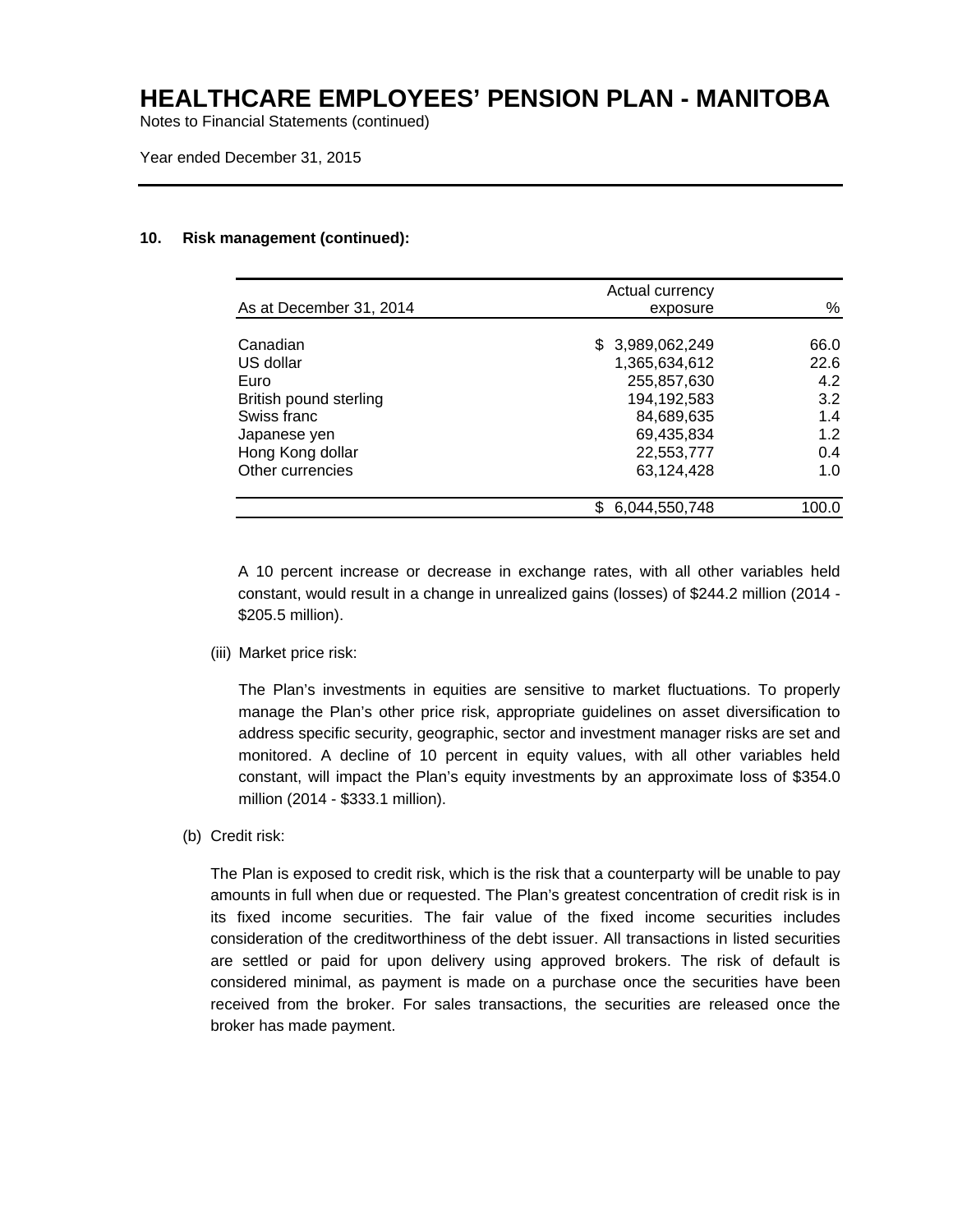Notes to Financial Statements (continued)

Year ended December 31, 2015

#### **10. Risk management (continued):**

The breakdown of the Plan's bond portfolio by credit rating from various rating agencies is presented below:

|               | 2015              |       | 2014              |       |
|---------------|-------------------|-------|-------------------|-------|
| Credit rating | Fair value        | %     | Fair value        | $\%$  |
| AAA           | \$<br>667,485,111 | 34.9  | \$<br>615,589,765 | 33.3  |
| AA            | 403,081,149       | 21.1  | 371,654,187       | 20.1  |
| A             | 421,973,881       | 22.1  | 502,198,054       | 27.2  |
| <b>BBB</b>    | 399,500,353       | 20.9  | 332,537,231       | 18.0  |
| Not rated     | 19,680,170        | 1.0   | 25,321,505        | 1.4   |
|               | 1,911,720,664     | 100.0 | \$1,847,300,742   | 100.0 |

Credit risk associated with contributions and other receivables is minimized due to their nature. The majority of the receivable balances are due from member facilities and are collected from participating members through the payroll process. No provision for doubtful contributions and other receivables has been recorded in either 2015 or 2014. The carrying amounts of fixed income investments and contributions and other receivables represent the maximum credit exposure to the Plan.

(c) Liquidity risk:

Liquidity risk is the risk that an entity will encounter difficulty in meeting obligations associated with financial liabilities.

Of the Plan's investments, approximately 89 percent (2014 - 89 percent) are in liquid securities traded in public markets. These include all U.S. and international equities and the majority of Canadian equities, which are approximately 56 percent (2014 - 56 percent) of the Plan's assets and are all exchange traded, and bonds. Although market events could lead to some investments becoming illiquid, management believes the diversity of the Plan's portfolio and current contribution levels will ensure that liquidity is available for benefit payments. The Plan's financial statement liabilities have contracted maturities of less than one year. The Plan also maintains cash on hand for liquidity purposes and to pay accounts payable and accrued liabilities. At December 31, 2015, the Plan had cash in the amount of \$101.9 million (2014 - \$99.8 million).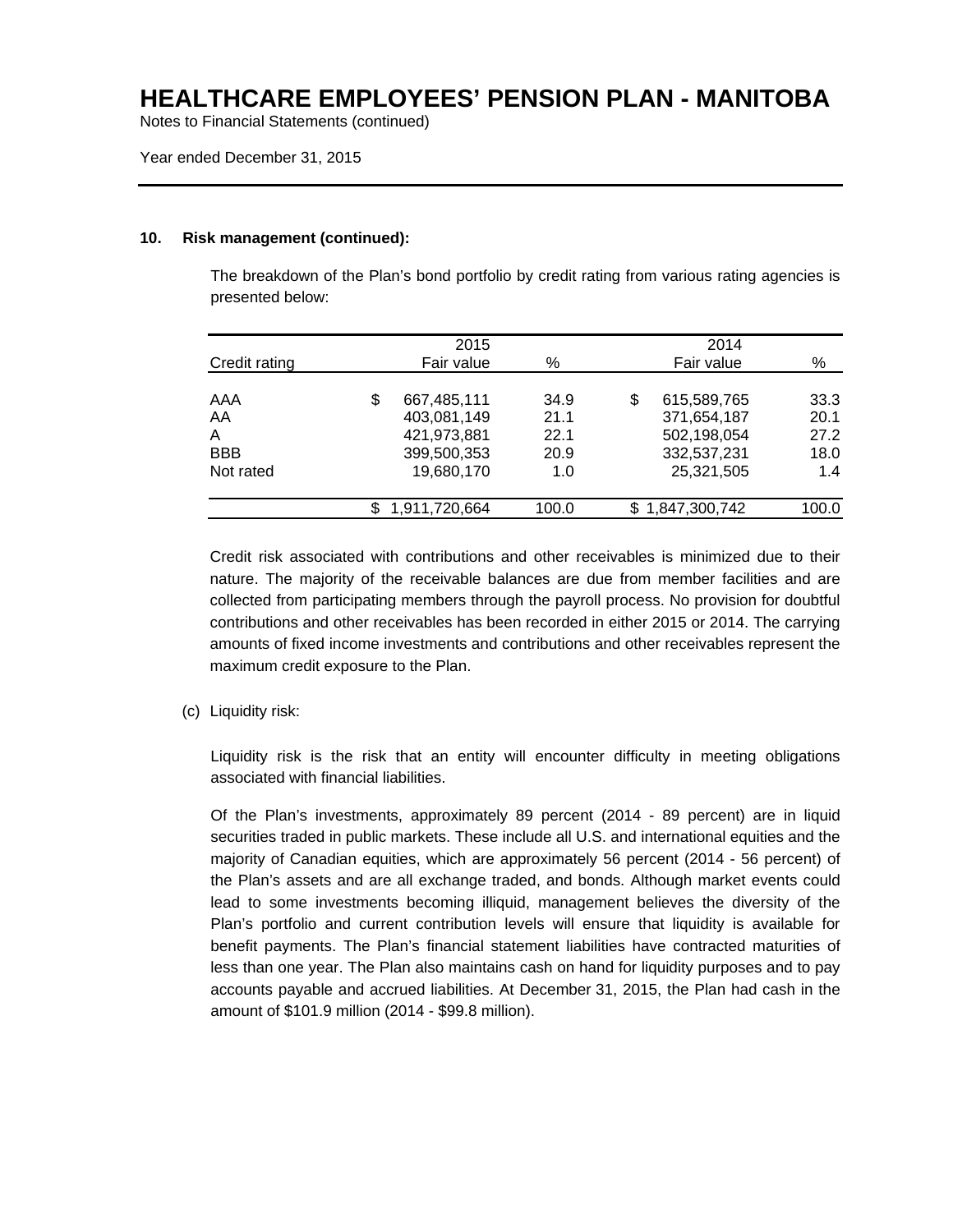Notes to Financial Statements (continued)

Year ended December 31, 2015

#### **10. Risk management (continued):**

The Plan's fixed income securities are diversified at December 31 as follows:

|             | 2015              |             |    | 2014          |             |  |
|-------------|-------------------|-------------|----|---------------|-------------|--|
|             | Fair              | Average     |    | Fair          | Average     |  |
|             | value             | coupon rate |    | value         | coupon rate |  |
|             |                   |             |    |               |             |  |
| Corporate   | \$<br>871,850,310 | 4.36%       | \$ | 794,886,213   | 4.64%       |  |
| Federal     | 530,484,622       | 2.90%       |    | 588,782,259   | 3.10%       |  |
| Provincial/ |                   |             |    |               |             |  |
| municipal   | 509,385,732       | 4.25%       |    | 463,632,270   | 4.40%       |  |
| Mortgages   | 23,399,953        |             |    | 22,553,822    |             |  |
|             | 1,935,120,617     |             |    | 1,869,854,564 |             |  |

#### **11. Fair value of financial instruments:**

The determination of the fair value of investments is as described in note 3(c) with fair values of investments disclosed in note 4. The fair values of other financial assets and liabilities, being cash, investment income receivable, contributions receivable, other receivables, accounts payable and accrued liabilities, government remittances payable and due to brokers, approximate their carrying values due to the short-term nature of these financial instruments.

The Plan's assets which are recorded at fair value are required to be classified into one of three levels, depending on the inputs used for valuation. The hierarchy of inputs is summarized below:

- quoted prices (unadjusted) in active markets for identical assets or liabilities (Level 1);
- inputs other than quoted prices included in Level 1 that are observable for the asset or liability, either directly (i.e. as prices) or indirectly (i.e. derived from prices) (Level 2); and
- inputs for the asset or liability that are not based on observable market data (unobservable inputs) (Level 3).

Changes in valuation methods may result in transfers into or out of an investment's assigned level.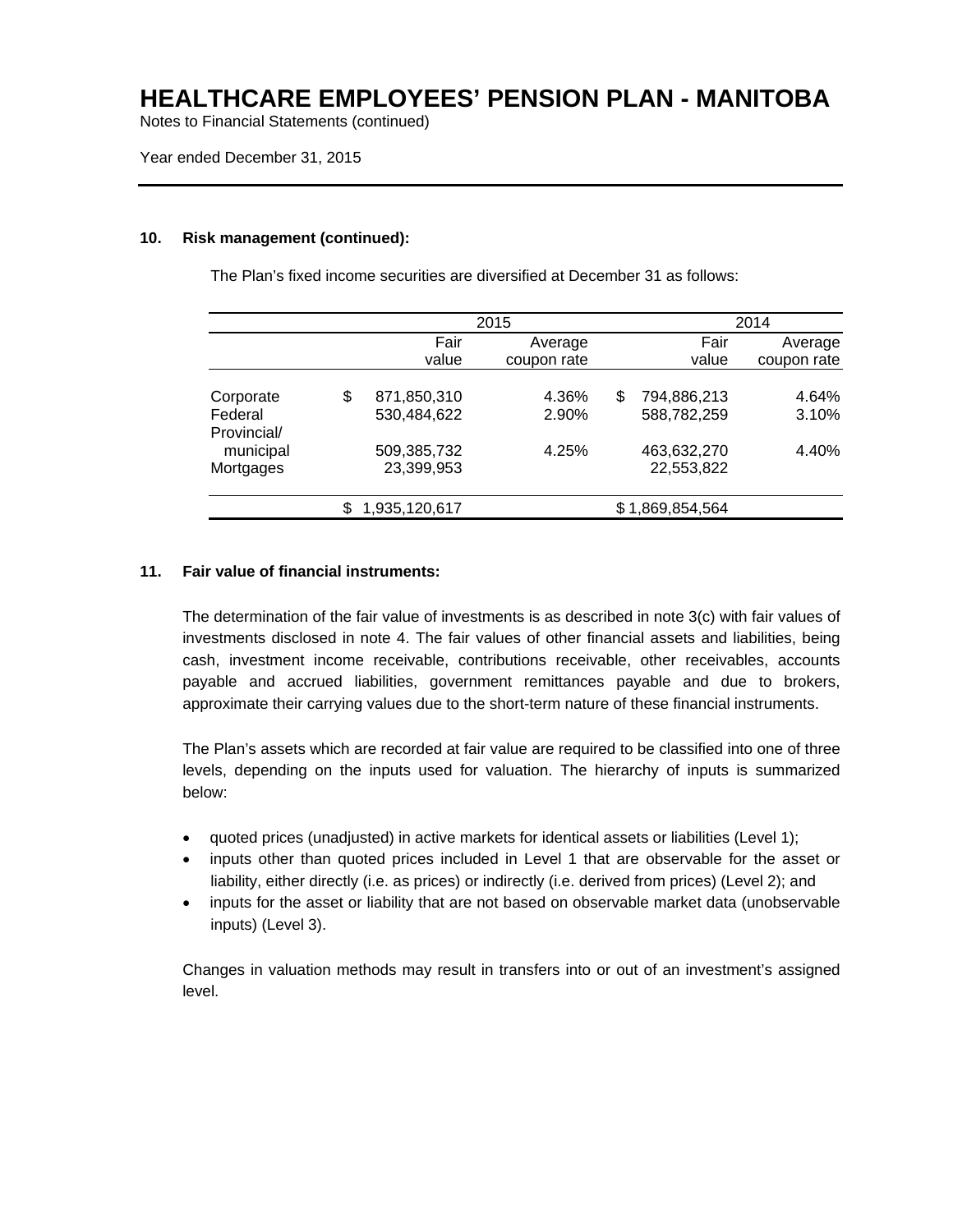Notes to Financial Statements (continued)

Year ended December 31, 2015

#### **11. Fair value of financial instruments (continued):**

The following is a summary of the inputs used as of December 31, 2015 and 2014 in valuing the Plan's investments:

| 2015                   | Quoted prices<br>in active markets<br>(Level 1) | Significant<br>for identical assets other observable<br>inputs (Level 2) |     | Significant<br>unobservable<br>inputs (Level 3) | Total             |
|------------------------|-------------------------------------------------|--------------------------------------------------------------------------|-----|-------------------------------------------------|-------------------|
| Cash                   | \$<br>101,948,093                               | - \$                                                                     | \$  |                                                 | 101,948,093<br>\$ |
| Short-term investments |                                                 | 151,685,663                                                              |     |                                                 | 151.685.663       |
| <b>Bonds</b>           |                                                 | 1,911,720,664                                                            |     |                                                 | 1,911,720,664     |
| Mortgages              |                                                 | 23,399,953                                                               |     |                                                 | 23,399,953        |
| Canadian equities      | 1,101,878,490                                   | 87,034,607                                                               |     | 6,557,468                                       | 1,195,470,565     |
| U.S. equities          | 1,050,386,014                                   | 113,882,394                                                              |     |                                                 | 1,164,268,408     |
| International equities | 1,180,452,572                                   |                                                                          |     |                                                 | 1,180,452,572     |
| Real estate            |                                                 |                                                                          |     | 646,045,732                                     | 646,045,732       |
| Infrastructure         |                                                 |                                                                          |     | 46,114,345                                      | 46,114,345        |
|                        | \$3.434.665.169                                 | \$2.287.723.281                                                          | \$. | 698,717,545                                     | \$6,421,105,995   |

| 2014                   | Quoted prices<br>in active markets<br>(Level 1) | Significant<br>for identical assets other observable<br>inputs (Level 2) | Significant<br>unobservable<br>inputs (Level 3) | Total           |
|------------------------|-------------------------------------------------|--------------------------------------------------------------------------|-------------------------------------------------|-----------------|
|                        |                                                 |                                                                          |                                                 |                 |
| Cash                   | \$<br>99,770,807                                | \$                                                                       | \$                                              | S<br>99.770.807 |
| Short-term investments |                                                 | 112,100,316                                                              |                                                 | 112,100,316     |
| <b>Bonds</b>           |                                                 | 1,847,300,742                                                            |                                                 | 1,847,300,742   |
| Mortgages              |                                                 | 22,553,822                                                               |                                                 | 22,553,822      |
| Canadian equities      | 1,243,500,230                                   | 91,226,674                                                               | 6,699,752                                       | 1,341,426,656   |
| U.S. equities          | 991,744,858                                     |                                                                          |                                                 | 991,744,858     |
| International equities | 898,040,667                                     | 100,063,984                                                              |                                                 | 998,104,651     |
| Real estate            |                                                 |                                                                          | 615,025,767                                     | 615,025,767     |
| Infrastructure         |                                                 |                                                                          | 16,523,129                                      | 16,523,129      |
|                        | \$3,233,056,562                                 | \$2,173,245,538                                                          | \$<br>638,248,648                               | \$6,044,550,748 |

For the years ended December 31, 2015 and 2014, there were no transfers between Level 1 and Level 2.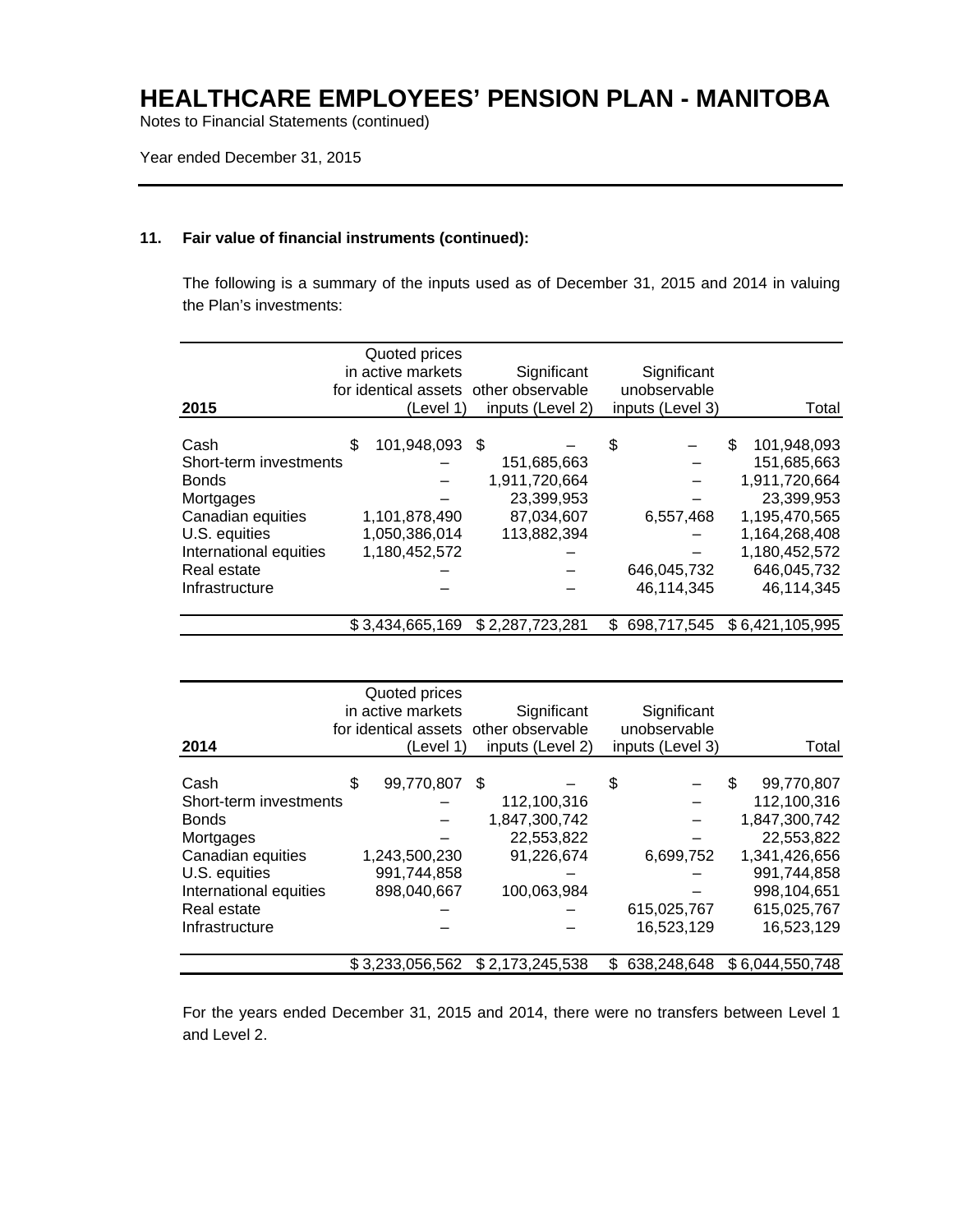Notes to Financial Statements (continued)

Year ended December 31, 2014

#### **11. Fair value of financial instruments (continued):**

The reconciliation of investments measured at fair value using unobservable inputs (Level 3) is presented as follows:

|                            | Canadian        |    |              |                            |                   |
|----------------------------|-----------------|----|--------------|----------------------------|-------------------|
|                            | equities        |    |              | Real estate Infrastructure | Total             |
|                            |                 |    |              |                            |                   |
| Balance, December 31, 2013 | \$<br>7.040,814 | S. | 524.352.501  | \$5,124,748                | \$<br>536,518,063 |
| Purchases                  | 44.974          |    | 132,450,357  | 13,175,293                 | 145,670,624       |
| Sales                      | (461,590)       |    | (53,359,441) | (3,302,864)                | (57, 123, 895)    |
| Realized gains (losses)    | (25, 720)       |    | 15,564,816   | (475, 161)                 | 15,063,935        |
| Current period change in   |                 |    |              |                            |                   |
| fair value of investments  | 101,274         |    | (3.982, 466) | 2,001,113                  | (1,880,079)       |
| Balance, December 31, 2014 | 6,699,752       |    | 615,025,767  | 16,523,129                 | 638,248,648       |
| Purchases                  | 2,941           |    | 65,559,905   | 23,614,985                 | 89,177,831        |
| Sales                      | (89,316)        |    | (40,788,445) | (2,424,109)                | (43,301,870)      |
| Realized gains (losses)    | (6,647)         |    | 3,514,845    | (1,279,544)                | 2,228,654         |
| Current period change in   |                 |    |              |                            |                   |
| fair value of investments  | (49, 262)       |    | 2,733,660    | 9,679,884                  | 12,364,282        |
| Balance, December 31, 2015 | \$<br>6,557,468 | S  | 646.045.732  | \$46,114,345               | \$<br>698.717.545 |

The Plan did not use or consider alternative assumptions for valuation of Level 3 investments as those are valued independently by investment managers or third party providers.

Section 3.29 of the Manitoba Pension Benefits Act Regulation requires disclosure of each investment asset that has a fair value greater than one percent of the fair value of the investment assets of the Plan. As of December 31, 2015, the Plan held the following investments that met this criteria:

| Cash and cash equivalents:<br>Canadian Cash Sweep Rate on-1%/Yr @ CIBC Mellon Tr. Co.                                     | 104.896.007                             |
|---------------------------------------------------------------------------------------------------------------------------|-----------------------------------------|
| Equities:<br>Causeway Emerging Markets Fund<br><b>Toronto Dominion Bank</b><br>Leith Wheeler Special Canadian Equity Fund | 113,882,394<br>92,376,144<br>87,034,607 |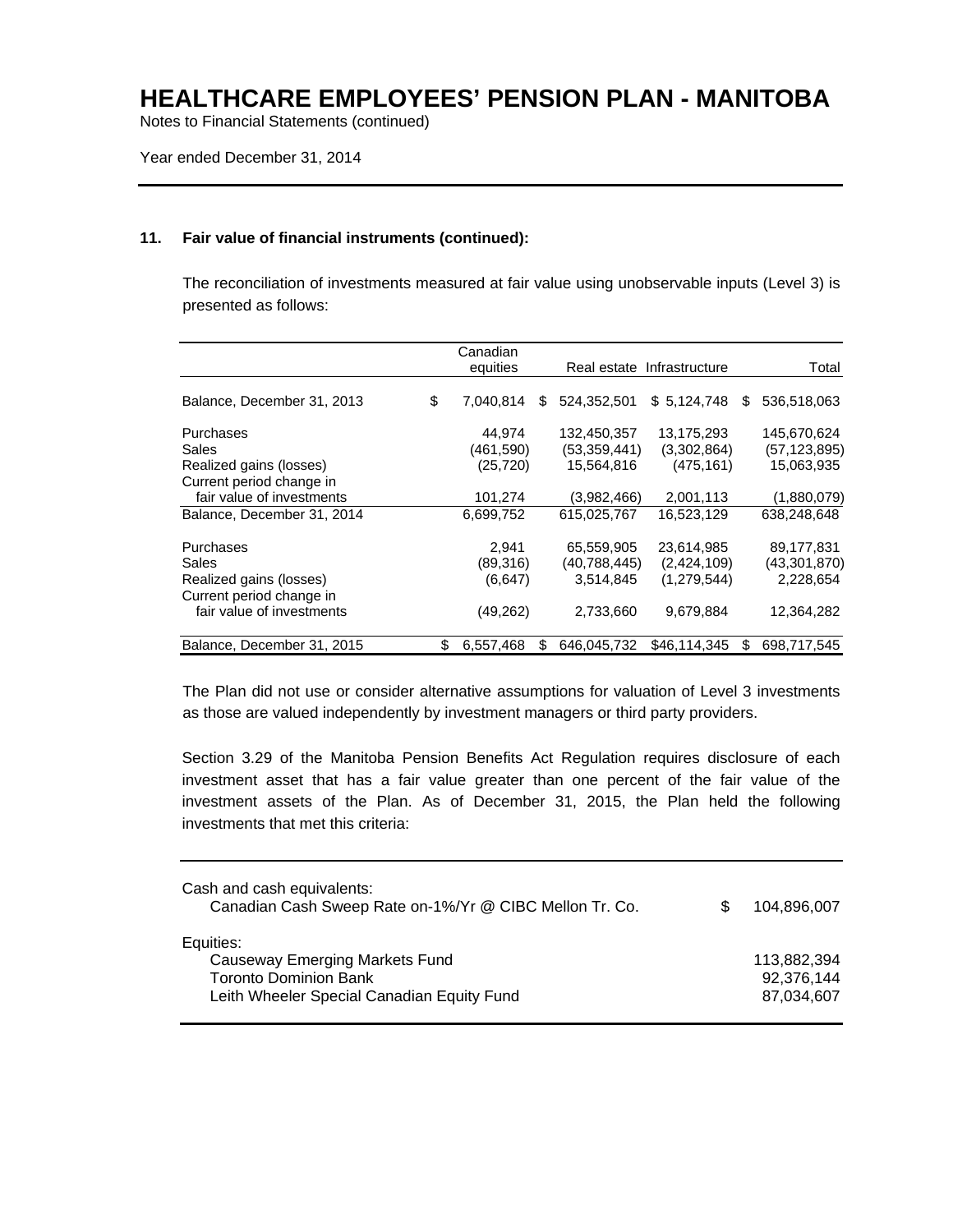Notes to Financial Statements (continued)

Year ended December 31, 2015

#### **12. Role of the actuary and auditor:**

The actuary has been appointed pursuant to the Plan Text and the Trust Agreement. With respect to the preparation of financial statements, the actuary has been engaged to carry out a valuation of the Plan's assets and liabilities, which consists of a provision for future obligations of the Plan to the members. The valuation is made in accordance with accepted actuarial practice, applicable legislation and any direction received from regulatory authorities, and reported thereon to the Board of Trustees. In performing the valuation of the liabilities, which are by their nature inherently variable, assumptions are made as to the investment rate of return, inflation rates and salary escalation in the future, taking into consideration the circumstances of the healthcare employees and the nature of the liabilities. The actuary, in their review of the management information provided by the Plan used in the valuation, also makes use of the work of the external auditors. The Actuary's Report outlines the scope of their work and opinion.

The external auditors have been appointed by the Board of Trustees to conduct an independent and objective audit of the financial statements of the Plan in accordance with generally accepted auditing standards and report thereon to the Board of Trustees. In carrying out their audit, the auditors also make use of the work of the actuary and their report on the Plan's liabilities. The Auditors' Report outlines the scope of their audit and their opinion.

#### **13. Related parties:**

The Plan and the Healthcare Employees' Benefits Plan - Manitoba (HEBP) have a certain number of common trustees and a cost sharing agreement to allocate certain costs based on factors such as square footage, number of employees and time usage. Other receivables include an amount of \$717,118 (2014 - \$931,322) due from HEBP. The balance due from HEBP is non-interest bearing, and has no fixed terms of repayment.

The Plan and the Healthcare Employees' Pension Plan - Manitoba, Cost of Living Adjustment Plan (COLA) have a certain number of common trustees and a cost sharing agreement to allocate certain costs based on factors such as square footage, number of employees and time usage. In addition, certain costs with respect to the establishment of COLA were incurred by the Plan which are to be reimbursed by COLA. During the year, the Plan also collected contributions from active and past retiree plan members and employers on behalf of COLA. Accounts payable and accrued liabilities include a net amount of \$1,540,150 due to COLA at December 31, 2015 (2014 - \$623,626). This includes a balance of \$1,786,036 (2014 - \$1,281,777) payable related to contributions collected, net of a balance of \$245,886 (2014 - \$658,151) receivable related to costs incurred. The balance due to COLA is non-interest bearing and has no fixed terms of repayment.

These transactions are in the normal course of operations and are measured at the exchange amount, which is the amount of consideration established and agreed to by the related parties.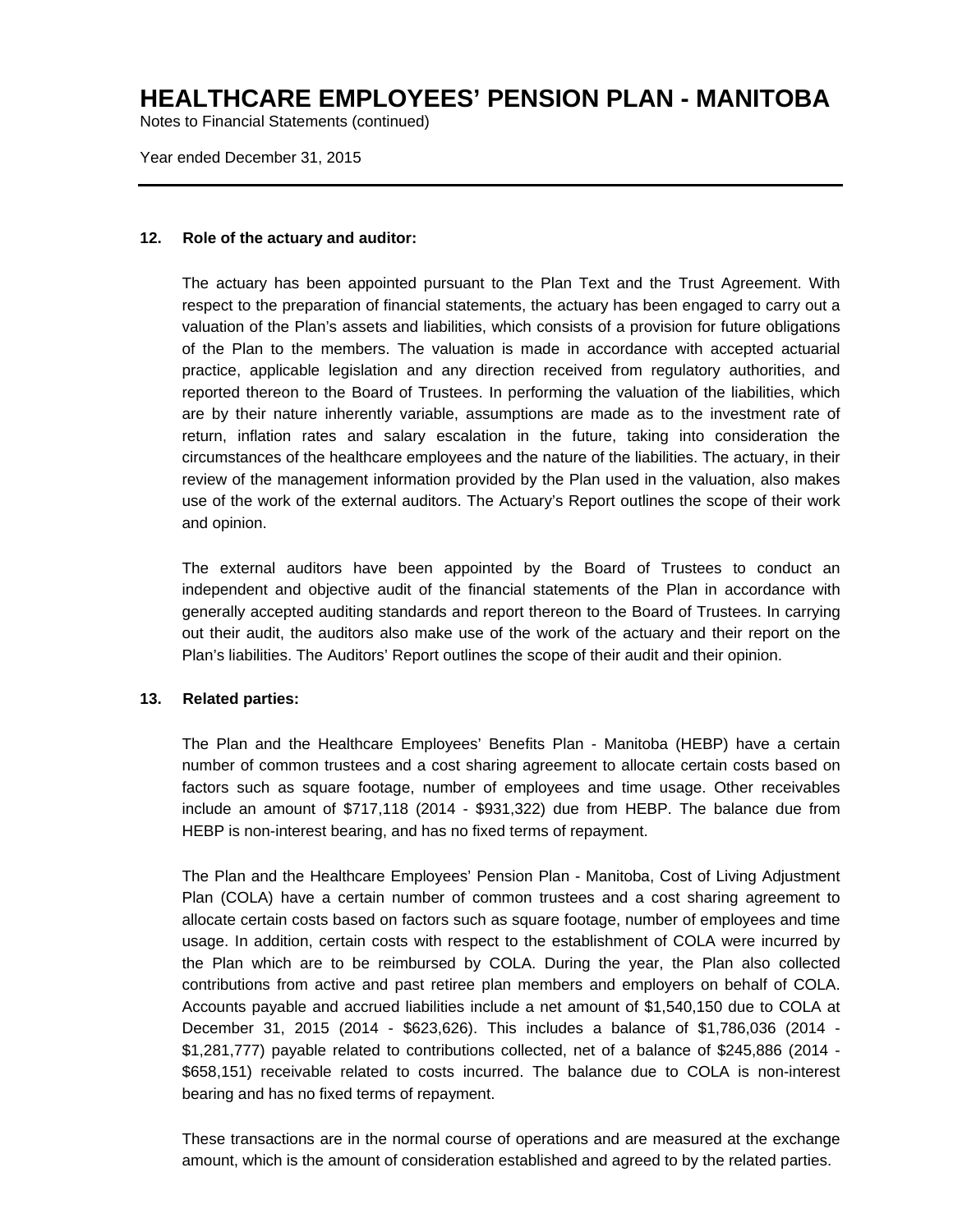Notes to Financial Statements (continued)

Year ended December 31, 2015

#### **14. Pension obligations:**

As at December 31, 2015, the date of the most recent actuarial valuation, the actuarial value of pension obligations was \$6,246,002,000 (2014 - \$5,802,455,000). Since there is no intention of extinguishing the pension obligations in the near term, the obligations are calculated by using the going concern actuarial basis. The projected unit credit actuarial cost method was used by AON Hewitt, the actuary, to determine the actuarial value of pension obligations and the required current service contributions.

Four significant long-term actuarial assumptions used in the valuation were:

- (a) the liability discount rate was assumed to be 6.25 percent (2014 6.25 percent);
- (b) the asset rate of return was assumed to be 6.25 percent (2014 6.25 percent);
- (c) inflation rate was assumed to be 2.25 percent (2014 2.25 percent); and
- (d) the salary escalation rate was assumed to be 3.50 percent (2014 3.50 percent) plus merit and promotion.

The assumptions used in determining the actuarial value of pension obligations are going concern assumptions adopted by the Trustees and were developed by reference to expected long-term market conditions. As underlying conditions change over time, going concern assumptions adopted by the Trustees may also change, which could cause a material change in the actuarial value of pension obligations.

The actuarial valuation is prepared for financial statement purposes in accordance with the recommendations of Canadian accounting standards for pension plans and ASPE using a discount rate equivalent to the current yield on high-quality long term corporate bond and other assumptions that represent management's best estimate of future events.

The actuarial valuation as at December 31, 2015 indicates a deficiency of actuarial value of net assets over actuarial value of pension obligations of \$91,185,000 (2014 - \$194,548,000). The going concern deficiency is calculated utilizing the actuarial value of assets which resulted in a reduction of \$303,273,000 (2014 - \$453,649,000) from the net assets available for benefits as disclosed in the statement of financial position. The actuarial valuation at December 31, 2015 also indicated that there was a solvency deficiency of \$2,320,015,000 (2014 - \$1,955,292,000). In November of 2010 the Plan received confirmation of solvency exemption from the Manitoba Pension Commission. Based on this exemption, the Plan is not required to fund on a solvency basis, but must still undertake a solvency valuation and disclose the current deficit, if any. The Plan is still required to apply the going concern test and fund on a going concern basis.